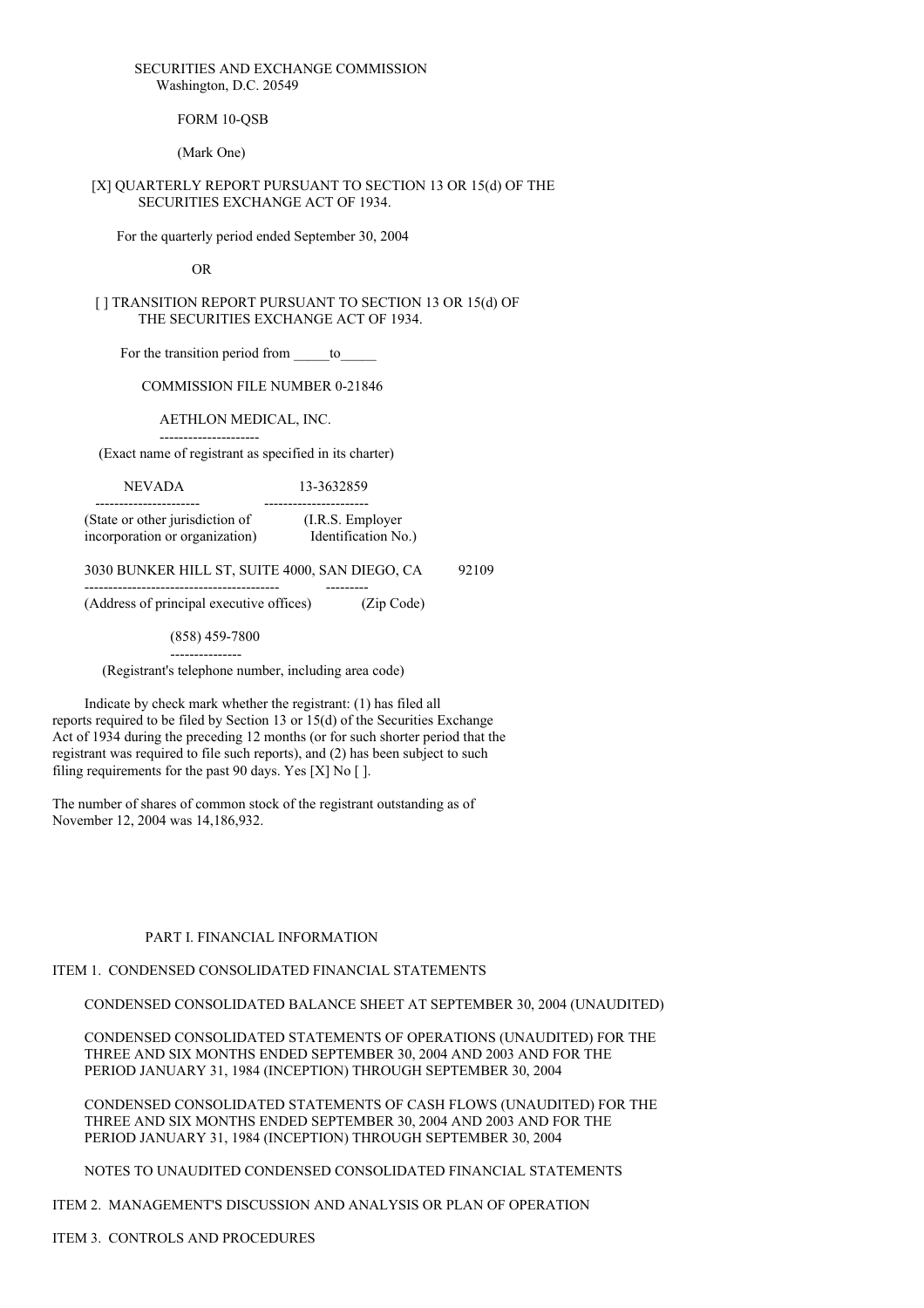# PART II. OTHER INFORMATION

ITEM 1. LEGAL PROCEEDINGS

# ITEM 2. UNREGISTERED SALES OF EQUITY SECURITIES AND USE OF PROCEEDS

ITEM 3. DEFAULTS UPON SENIOR SECURITIES

# ITEM 4. SUBMISSION OF MATTERS TO A VOTE OF SECURITY HOLDERS

# ITEM 5. OTHER INFORMATION

ITEM 6. EXHIBITS

2

# PART I. FINANCIAL INFORMATION

# ITEM 1. CONDENSED CONSOLIDATED FINANCIAL STATEMENTS

# AETHLON MEDICAL, INC. AND SUBSIDIARIES (A Development Stage Company) CONDENSED CONSOLIDATED BALANCE SHEET

|                                             | September 30,<br>2004 |  |  |  |  |
|---------------------------------------------|-----------------------|--|--|--|--|
|                                             | (Unaudited)           |  |  |  |  |
| <b>ASSETS</b>                               |                       |  |  |  |  |
| Current assets                              |                       |  |  |  |  |
| Cash                                        | \$4,429<br>16,524     |  |  |  |  |
| Prepaid expenses                            |                       |  |  |  |  |
|                                             | 20,953                |  |  |  |  |
| Property and equipment, net                 | 29,098                |  |  |  |  |
| Patents and patents pending, net            | 225,619               |  |  |  |  |
| Other assets                                | 35,455                |  |  |  |  |
|                                             |                       |  |  |  |  |
|                                             | S.<br>311,125         |  |  |  |  |
|                                             |                       |  |  |  |  |
| LIABILITIES AND STOCKHOLDERS' DEFICIT       |                       |  |  |  |  |
| <b>Current Liabilities</b>                  |                       |  |  |  |  |
| Accounts payable and accrued                |                       |  |  |  |  |
| liabilities                                 | \$1,425,997           |  |  |  |  |
| Due to related parties<br>Notes payable     | 1,710,238<br>477,500  |  |  |  |  |
|                                             |                       |  |  |  |  |
|                                             | 3,613,735             |  |  |  |  |
| Commitments and Contingencies               |                       |  |  |  |  |
| Stockholders' Deficit                       |                       |  |  |  |  |
| Common stock, par value \$0.001 per         |                       |  |  |  |  |
| share; 25,000,000 shares authorized;        |                       |  |  |  |  |
| 14,126,932 shares issued<br>and outstanding | 14,127                |  |  |  |  |
| Additional paid-in capital                  | 14,558,521            |  |  |  |  |
| Deficit accumulated during                  |                       |  |  |  |  |
| development stage                           | (17, 875, 258)        |  |  |  |  |
|                                             | (3,302,610)           |  |  |  |  |
|                                             | \$311,125             |  |  |  |  |
|                                             |                       |  |  |  |  |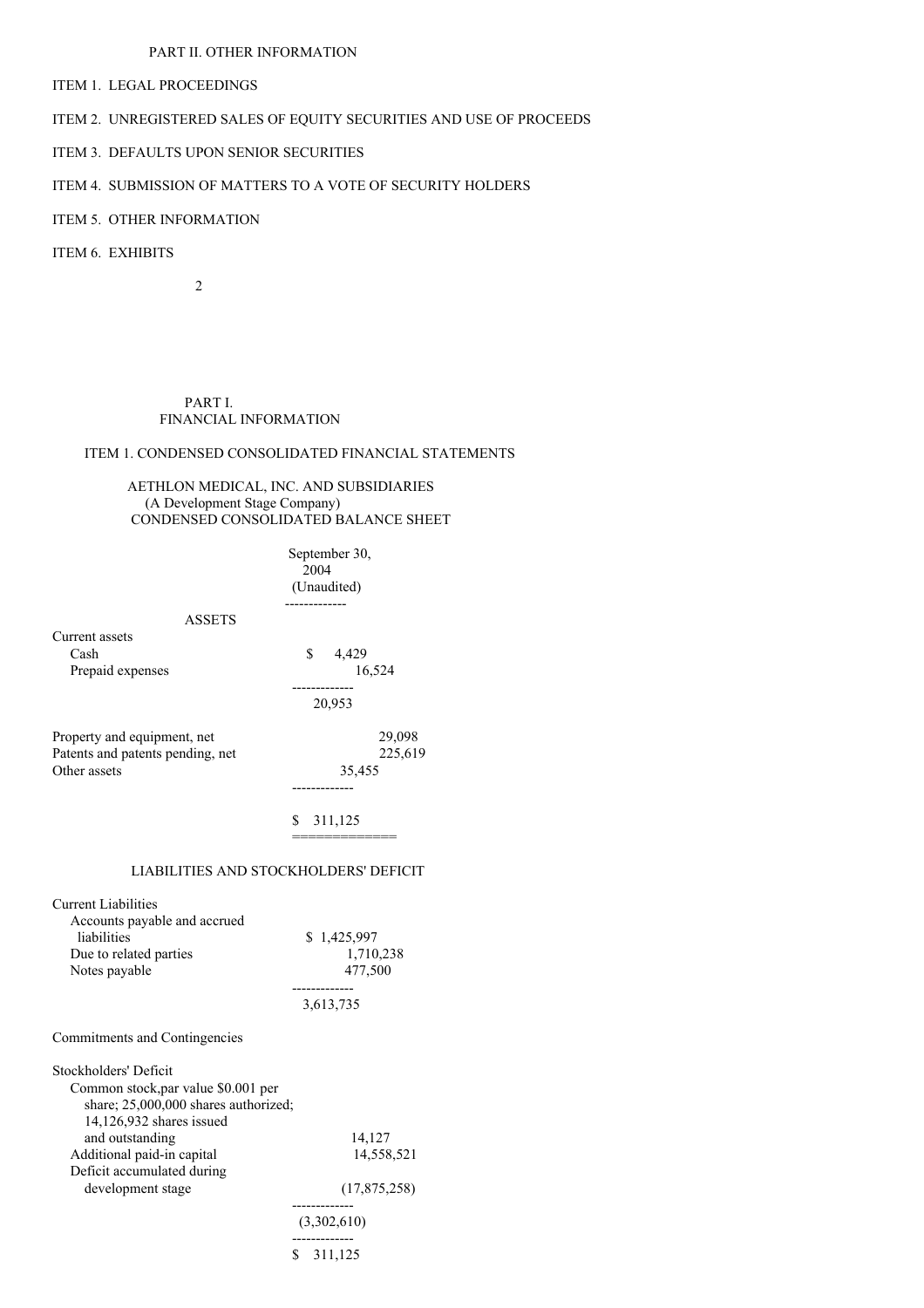The accompanying notes are an integral part of these unaudited condensed consolidated financial statements.

#### 3

# <TABLE>

# AETHLON MEDICAL, INC. AND SUBSIDIARIES (A Development Stage Company) CONDENSED CONSOLIDATED STATEMENTS OF OPERATIONS For the Three and Six Months Ended September 30, 2004 and 2003 and For the Period January 31, 1984 (Inception) Through September 30, 2004 (Unaudited)

=============

#### <CAPTION>

|                                                                                                                     | Three Months<br>Ended<br>September 30, September 30,<br>2004<br>. | Three Months<br>Ended<br>2003<br>----------- | Ended<br>2004<br>-------------                                                                                                                                                                                                                                                                                                                                                                                                                                                         | Six Months<br>September 30,<br>2003 | Ended<br>-------------   | January 31, 1984<br>Six Months<br>through<br>September 30,<br>2004<br>-------------            | (Inception)<br>September 30,                                                             |
|---------------------------------------------------------------------------------------------------------------------|-------------------------------------------------------------------|----------------------------------------------|----------------------------------------------------------------------------------------------------------------------------------------------------------------------------------------------------------------------------------------------------------------------------------------------------------------------------------------------------------------------------------------------------------------------------------------------------------------------------------------|-------------------------------------|--------------------------|------------------------------------------------------------------------------------------------|------------------------------------------------------------------------------------------|
| $<\!\!S\!\!>$                                                                                                       | <<>                                                               | <<>                                          | <<>                                                                                                                                                                                                                                                                                                                                                                                                                                                                                    | <<>                                 |                          | <<>                                                                                            |                                                                                          |
| <b>REVENUES</b><br>Grant income<br>Subcontract income<br>Sale of research                                           | \$                                                                | \$                                           | $\boldsymbol{\mathsf{S}}$                                                                                                                                                                                                                                                                                                                                                                                                                                                              | \$                                  | $\overline{\phantom{m}}$ | \$1,424,012<br>73,746                                                                          |                                                                                          |
| and development                                                                                                     |                                                                   |                                              |                                                                                                                                                                                                                                                                                                                                                                                                                                                                                        |                                     |                          | 35,810                                                                                         |                                                                                          |
|                                                                                                                     |                                                                   |                                              |                                                                                                                                                                                                                                                                                                                                                                                                                                                                                        |                                     |                          | 1,533,568                                                                                      |                                                                                          |
| EXPENSES                                                                                                            |                                                                   |                                              |                                                                                                                                                                                                                                                                                                                                                                                                                                                                                        |                                     |                          |                                                                                                |                                                                                          |
| Professional fees<br>Payroll and related<br>General and administrative 109,204 76,726 168,912 155,532<br>Impairment | 251,831<br>-------------                                          | -------------                                | -------------                                                                                                                                                                                                                                                                                                                                                                                                                                                                          |                                     |                          | 80,932 466,952 136,164 4,133,578<br>200,912 107,478 384,455 210,131 5,954,965<br>$- 1,231,531$ | 3,651,353                                                                                |
|                                                                                                                     |                                                                   |                                              |                                                                                                                                                                                                                                                                                                                                                                                                                                                                                        |                                     |                          | 561,947 265,136 1,020,319 501,827 14,971,427                                                   |                                                                                          |
| OPERATING LOSS                                                                                                      |                                                                   |                                              | $(561,947)$ $(265,136)$ $(1,020,319)$                                                                                                                                                                                                                                                                                                                                                                                                                                                  |                                     |                          | (501, 827)                                                                                     | (13, 437, 859)                                                                           |
| OTHER EXPENSE (INCOME)<br>Interest and other                                                                        |                                                                   |                                              |                                                                                                                                                                                                                                                                                                                                                                                                                                                                                        |                                     |                          |                                                                                                |                                                                                          |
| debt expenses<br>Interest income<br>Other                                                                           | $(213,342)$ 21,994                                                |                                              |                                                                                                                                                                                                                                                                                                                                                                                                                                                                                        |                                     |                          | $(190,374)$ 203,495<br>(17, 415)<br>$-137,607$                                                 | 4,317,207                                                                                |
|                                                                                                                     | (213, 342)                                                        | 21,994                                       |                                                                                                                                                                                                                                                                                                                                                                                                                                                                                        |                                     |                          | $(190,374)$ $203,495$ $4,437,399$                                                              |                                                                                          |
| NET LOSS                                                                                                            | ____________                                                      |                                              | $\begin{array}{cccccccccccccc} \multicolumn{2}{c}{} & \multicolumn{2}{c}{} & \multicolumn{2}{c}{} & \multicolumn{2}{c}{} & \multicolumn{2}{c}{} & \multicolumn{2}{c}{} & \multicolumn{2}{c}{} & \multicolumn{2}{c}{} & \multicolumn{2}{c}{} & \multicolumn{2}{c}{} & \multicolumn{2}{c}{} & \multicolumn{2}{c}{} & \multicolumn{2}{c}{} & \multicolumn{2}{c}{} & \multicolumn{2}{c}{} & \multicolumn{2}{c}{} & \multicolumn{2}{c}{} & \multicolumn{2}{c}{} & \multicolumn{2}{c}{} & \$ |                                     |                          |                                                                                                | $$ (348,605) \quad $ (287,130) \quad $ (829,945) \quad $ (705,322) \quad $ (17,875,258)$ |
| BASIC AND DILUTED LOSS PER<br><b>COMMON SHARE</b>                                                                   |                                                                   | $(S \t 0.03)$                                | $(S \t 0.04)$                                                                                                                                                                                                                                                                                                                                                                                                                                                                          |                                     | $(S \t 0.06)$            | $(S = 0.09)$                                                                                   |                                                                                          |
| WEIGHTED AVERAGE NUMBER OF<br>COMMON SHARES OUTSTANDING                                                             |                                                                   |                                              |                                                                                                                                                                                                                                                                                                                                                                                                                                                                                        |                                     |                          | 13,604,294 7,753,547 12,906,408<br>$=$ ==============                                          | 7,536,108                                                                                |

The accompanying notes are an integral part of

4

these unaudited condensed consolidated financial statements.

 $<$ /TABLE>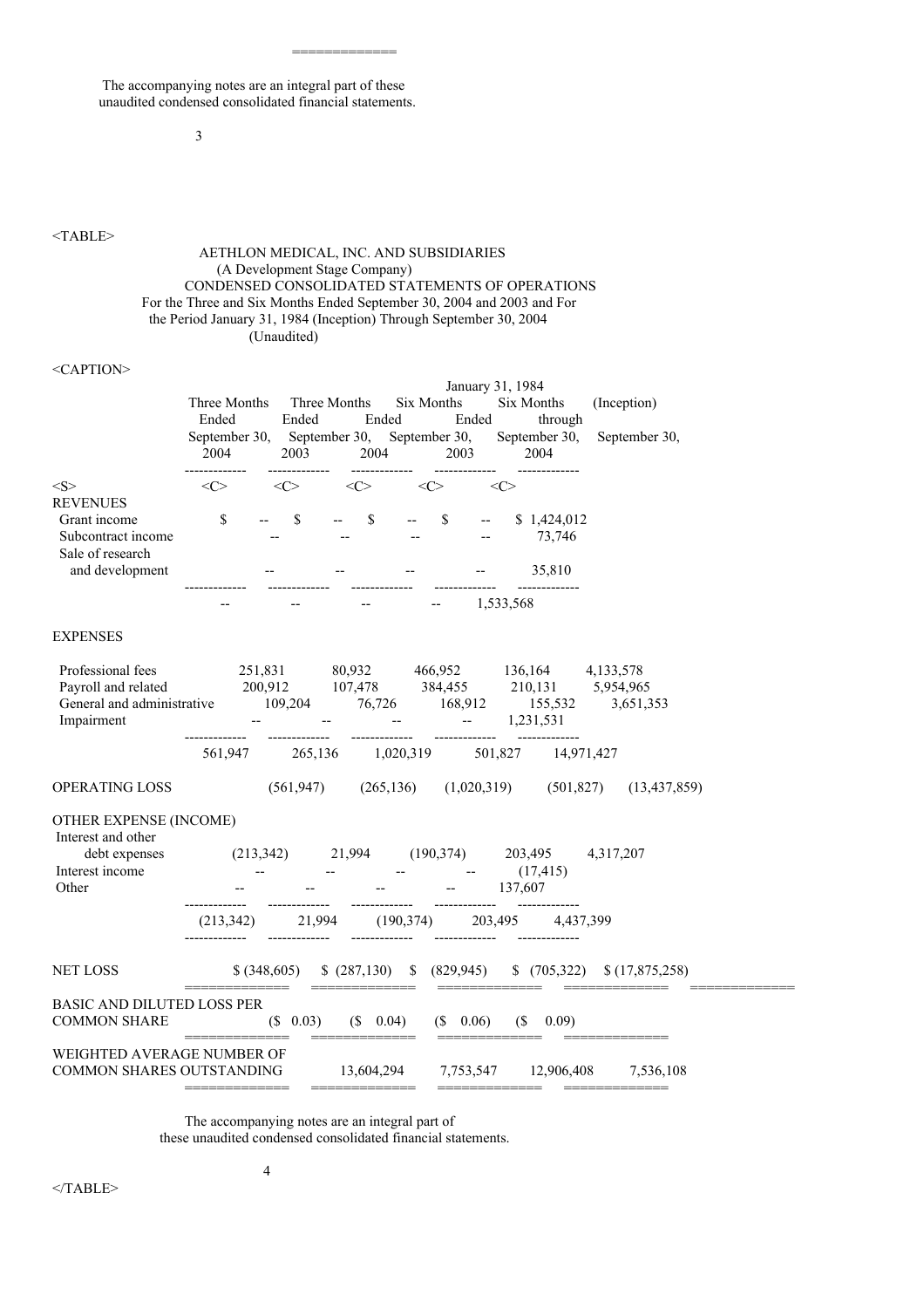# AETHLON MEDICAL, INC. AND SUBSIDIARIES (A Development Stage Company) CONDENSED CONSOLIDATED STATEMENTS OF CASH FLOWS For the Six Months Ended September 30, 2004 and 2003 and For the Period January 31, 1984 (Inception) Through September 30, 2004

# (Unaudited)

## <CAPTION>

|                                                         | January 31, 1984                                     |                                         |               |                         |                                              |
|---------------------------------------------------------|------------------------------------------------------|-----------------------------------------|---------------|-------------------------|----------------------------------------------|
|                                                         | Six Months (Inception)<br>Six Months                 |                                         |               |                         |                                              |
|                                                         | Ended                                                | Ended                                   |               | Through                 |                                              |
|                                                         | September 30, September 30, September 30,            |                                         |               |                         |                                              |
|                                                         | 2004                                                 | 2003                                    | 2004          |                         |                                              |
|                                                         | -------------                                        | -------------                           | ------------- |                         |                                              |
| <s></s>                                                 | $\langle$ $\rangle$                                  | $\langle C \rangle$ $\langle C \rangle$ |               |                         |                                              |
| CASH FLOWS FROM OPERATING ACTIVITIES                    |                                                      |                                         |               |                         |                                              |
| Net loss                                                | $$ (829,945) \quad $ (705,322) \quad $ (17,875,258)$ |                                         |               |                         |                                              |
| Adjustments to reconcile net loss to net cash           |                                                      |                                         |               |                         |                                              |
| used in operating activities:                           |                                                      |                                         |               |                         |                                              |
| Depreciation and amortization                           |                                                      |                                         |               |                         | 17,623 78,993 927,538                        |
| Gain on sale of property and equipment                  |                                                      |                                         |               |                         | $-$ (13,065)                                 |
| Fair market value of warrants issued in connection with |                                                      |                                         |               |                         |                                              |
| accounts payable and debt                               |                                                      |                                         |               | $-2,715,736$            |                                              |
| Fair market value of common stock, warrants and         |                                                      |                                         |               |                         |                                              |
| options issued for services and interest                |                                                      |                                         |               |                         | 259,512 22,500 2,428,104                     |
| Beneficial conversion feature of convertible            |                                                      |                                         |               |                         |                                              |
| notes payable                                           | $\overline{\phantom{a}}$                             |                                         |               | 150,000 809,800         |                                              |
| Impairment of patents pending                           |                                                      |                                         |               | 334,304                 |                                              |
| Impairment of goodwill                                  |                                                      |                                         |               | $-897,227$              |                                              |
| Deferred compensation forgiven                          |                                                      |                                         |               | $-217,223$              |                                              |
| Changes in operating assets and liabilities:            |                                                      |                                         |               |                         |                                              |
| Prepaid expenses                                        |                                                      | $(10,942)$ $(1,909)$ $145,013$          |               |                         |                                              |
| Other assets                                            |                                                      | (15,050)                                |               |                         |                                              |
| Accounts payable and accrued liabilities                |                                                      |                                         |               |                         | $(162,384)$ $(35,455)$<br>29,093 $1,610,287$ |
| Due to related parties                                  |                                                      | 36,781 118,909 1,710,238                |               |                         |                                              |
|                                                         |                                                      |                                         |               |                         |                                              |
| Net cash used in operating activities                   |                                                      |                                         |               |                         | $(704,405)$ $(307,736)$ $(6,128,308)$        |
|                                                         |                                                      |                                         |               |                         |                                              |
| CASH FLOWS FROM INVESTING ACTIVITIES                    |                                                      |                                         |               |                         |                                              |
| Acquisition of property and equipment                   |                                                      |                                         |               |                         | $(18,285)$ $(2,659)$ $(232,451)$             |
| Acquisition of patents and patents pending              |                                                      |                                         |               |                         | $-$ (352,833)                                |
| Proceeds from sale of property and equipment            |                                                      |                                         |               | <b>Here</b> is a strong | 17,065                                       |
| Cash of acquired company                                |                                                      |                                         |               | 10,728                  |                                              |
|                                                         |                                                      |                                         |               |                         |                                              |
|                                                         |                                                      |                                         |               |                         |                                              |
| Net cash used in investing activities                   |                                                      | (18,285)                                |               |                         | $(2,659)$ $(557,491)$                        |
|                                                         |                                                      |                                         |               |                         |                                              |
|                                                         |                                                      |                                         |               |                         |                                              |

(continued)

5

The accompanying notes are an integral part of these unaudited condensed consolidated financial statements.

 $<$ /TABLE>

<TABLE>

AETHLON MEDICAL, INC. AND SUBSIDIARIES (A Development Stage Company) CONDENSED CONSOLIDATED STATEMENTS OF CASH FLOWS For the Six Months Ended September 30, 2004 and 2003 and For the Period January 31, 1984 (Inception) Through September 30, 2004

(Unaudited)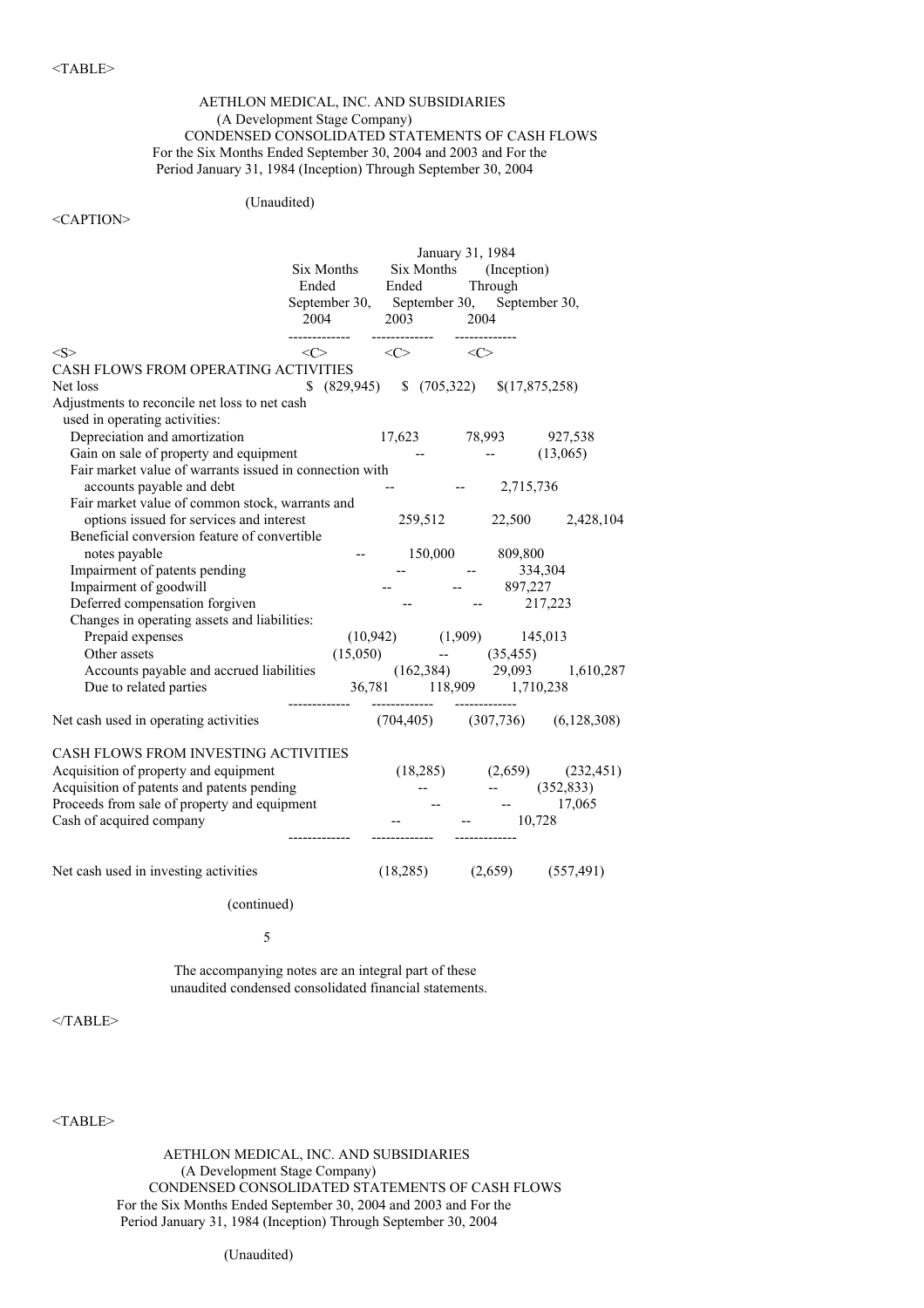|                                                                                    | January 31,1984                           |                       |                        |              |           |  |
|------------------------------------------------------------------------------------|-------------------------------------------|-----------------------|------------------------|--------------|-----------|--|
|                                                                                    | Six Months                                |                       | Six Months (Inception) |              |           |  |
|                                                                                    |                                           | Ended Ended           | Through                |              |           |  |
|                                                                                    | September 30, September 30, September 30, |                       |                        |              |           |  |
|                                                                                    | 2004                                      | 2003                  | 2004                   |              |           |  |
|                                                                                    |                                           |                       |                        |              |           |  |
| < S >                                                                              | $\langle C \rangle$                       | $\langle C \rangle$   | $\langle C \rangle$    |              |           |  |
| CASH FLOWS FROM FINANCING ACTIVITIES                                               |                                           |                       |                        |              |           |  |
| Proceeds from issuance of notes payable $\qquad$ \$ -- \$ $\qquad$ -- \$ 1,480,000 |                                           |                       |                        |              |           |  |
| Principal payments on notes payable $(22,500)$ $(160,000)$ $(212,500)$             |                                           |                       |                        |              |           |  |
| Net proceeds from issuance of convertible<br>notes payable                         |                                           |                       | 150,000 998,000        |              |           |  |
| Net proceeds from issuance of common stock $748,000$ $315,000$ $4,424,728$         |                                           |                       |                        |              |           |  |
|                                                                                    |                                           |                       |                        |              |           |  |
|                                                                                    |                                           |                       |                        |              |           |  |
| Net cash provided by financing activities 725,500 305,000                          |                                           |                       |                        |              | 6,690,228 |  |
|                                                                                    |                                           |                       |                        |              |           |  |
|                                                                                    |                                           |                       |                        |              |           |  |
| NET (DECREASE) INCREASE IN CASH                                                    |                                           |                       | 2,810 (5,395)          |              | 4,429     |  |
| CASH - beginning of period                                                         |                                           | 1,619                 | 6,332                  |              |           |  |
|                                                                                    |                                           |                       |                        |              |           |  |
| CASH - end of period                                                               | \$.                                       | 4,429<br>$\mathbb{S}$ | 937                    | \$.<br>4,429 |           |  |
|                                                                                    |                                           |                       |                        |              |           |  |

The accompanying notes are an integral part of these unaudited condensed consolidated financial statements.

6

 $<$ /TABLE>

# AETHLON MEDICAL, INC. AND SUBSIDIARIES (A Development Stage Company) NOTES TO CONDENSED CONSOLIDATED FINANCIAL STATEMENTS September 30, 2004

#### NOTE 1. NATURE OF BUSINESS AND BASIS OF PRESENTATION

We are a development stage therapeutic device company focused on expanding the applications of our Hemopurifier (TM) platform technology, which is designed to rapidly reduce the presence of infectious viruses and other toxins from human blood. In this regard, our core focus is the development of therapeutic devices that treat HIV/AIDS, Hepatitis-C, and pathogens targeted as potential biological warfare agents. In pre-clinical testing, we have published that our HIV-Hemopurifier(TM) removed 55% of HIV from human blood in three hours and in excess of 85% of HIV in twelve hours. Additionally, the HIV-Hemopurifier(TM) captured 90% of gp120, a toxic protein that depletes human immune cells, during a one-hour pre-clinical blood study. We have also published pre-clinical blood studies of our HCV-Hemopurifier(TM), which documented the ability to capture 58% of the Hepatitis-C virus from infected blood in two hours.

The Company is in the development stage on the Hemopurifier(TM) and significant research and testing are still needed to reach commercial viability. Any resulting medical device or process will require approval by the U.S. Food and Drug Administration ("FDA"), and the Company has not yet begun efforts to obtain FDA approval on its current lead product candidate, which may take several years. Since many of the Company's patents were issued in the 1980's, they are scheduled to expire in the near future. Thus, such patents may expire before FDA approval, if any, is obtained.

The Company is classified as a development stage enterprise under accounting principles generally accepted in the United States ("GAAP"), and has not generated revenues from its principal operations.

The Company's common stock is quoted on the Over-the-Counter Bulletin Board of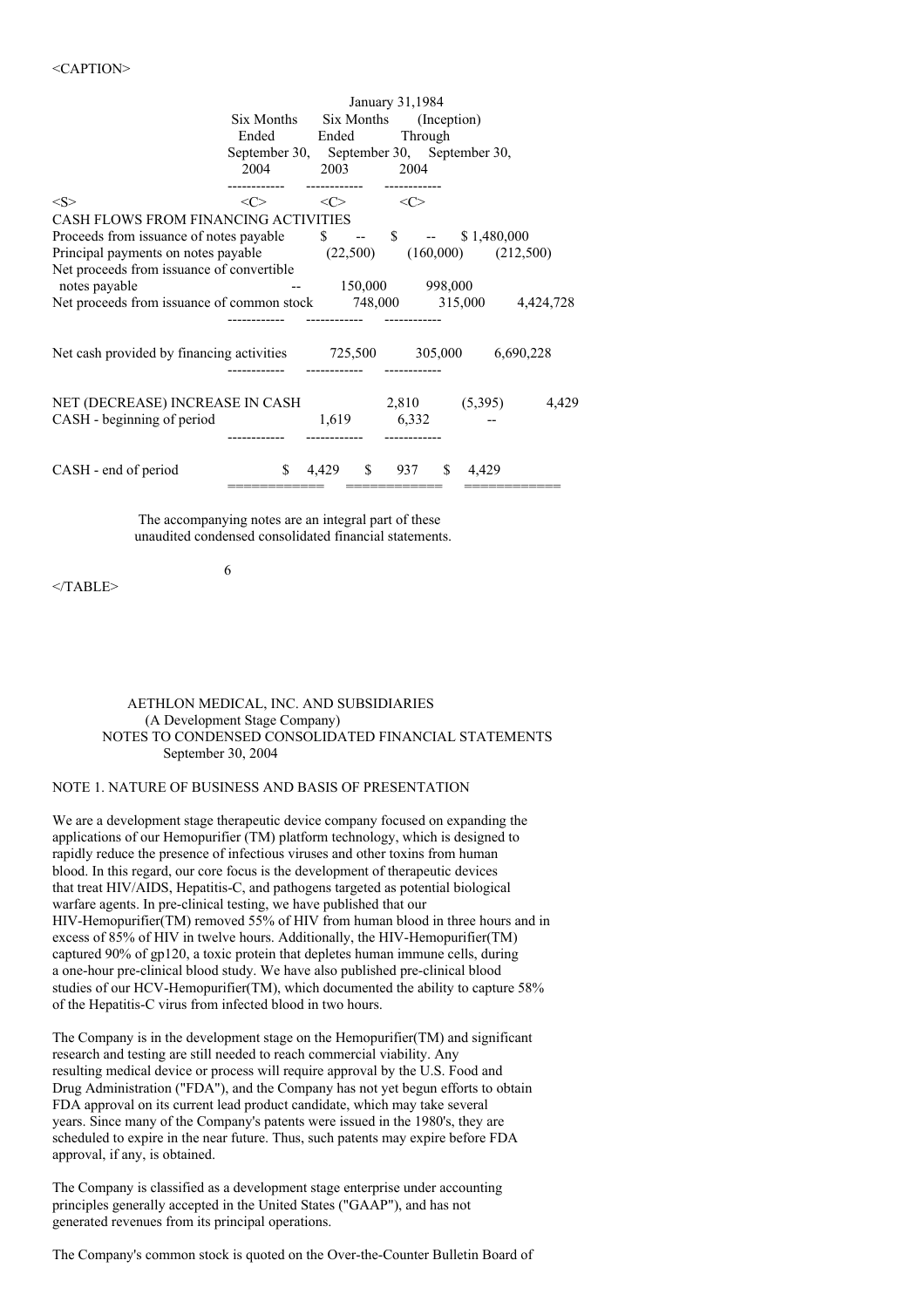the National Association of Securities Dealers under the symbol "AEMD".

The accompanying unaudited condensed consolidated financial statements of Aethlon Medical, Inc. (the "Company") have been prepared in accordance with GAAP for interim financial information. Accordingly, they do not include all of the information and footnotes required by GAAP for complete financial statements. In the opinion of management, all adjustments (consisting of normal recurring adjustments) considered necessary for a fair presentation have been included. Operating results for the three-month period ended September 30, 2004 are not necessarily indicative of the results that may be expected for the year ending March 31, 2005.

#### NOTE 2. SUMMARY OF SIGNIFICANT ACCOUNTING POLICIES

The summary of significant accounting policies of the Company presented below is designed to assist the reader in understanding the Company's consolidated financial statements. Such financial statements and related notes are the representations of Company management, who is responsible for their integrity and objectivity. These accounting policies conform to GAAP in all material respects, and have been consistently applied in preparing the accompanying condensed consolidated financial statements.

# PRINCIPLES OF CONSOLIDATION

- ---------------------------

The accompanying condensed consolidated financial statements include the accounts of Aethlon Medical, Inc. and its legal wholly-owned subsidiaries Aethlon, Inc., Hemex, Inc. and Cell Activation, Inc. ("Cell") (collectively hereinafter referred to as the "Company"). All significant intercompany balances and transactions have been eliminated in consolidation.

7

AETHLON MEDICAL, INC. AND SUBSIDIARIES (A Development Stage Company) NOTES TO CONDENSED CONSOLIDATED FINANCIAL STATEMENTS September 30, 2004

# STOCK BASED COMPENSATION

- ------------------------

At September 30, 2004, the Company has two stock-based employee compensation plans. The Company accounts for those plans under the recognition and measurement principles of Accounting Principles Board Opinion No. 25, "Accounting for Stock Issued to Employees" ("APB 25"), and related Interpretations.

No stock-based employee compensation cost is reflected in net loss, as all options granted under those plans had an exercise price equal to the market value of the underlying common stock on the date of grant. The following table illustrates the effect on net income and earnings per share if the Company had applied the fair value recognition provisions of Statement of Financial Accounting Standards No. 123, "Accounting for Stock-Based Compensation," as Amended, to stock-based employee compensation.

| Six Months Ended September 30,                                                                                        |                           | 2004     | 2003 |  |  |  |
|-----------------------------------------------------------------------------------------------------------------------|---------------------------|----------|------|--|--|--|
|                                                                                                                       |                           |          |      |  |  |  |
| Net loss:                                                                                                             |                           |          |      |  |  |  |
| As reported                                                                                                           | \$ (829,945) \$ (705,322) |          |      |  |  |  |
| Deduct: Total stock-based employee compensation<br>expense determined under fair value based<br>method for all awards |                           | (26,000) |      |  |  |  |
|                                                                                                                       |                           |          |      |  |  |  |
| Pro forma                                                                                                             | \$ (829,945) \$ (731,322) |          |      |  |  |  |
| Basic and diluted net loss per share:                                                                                 |                           |          |      |  |  |  |

| reste and analog not loss per share. |                     |  |
|--------------------------------------|---------------------|--|
| As reported                          | \$ (0.06) \$ (0.09) |  |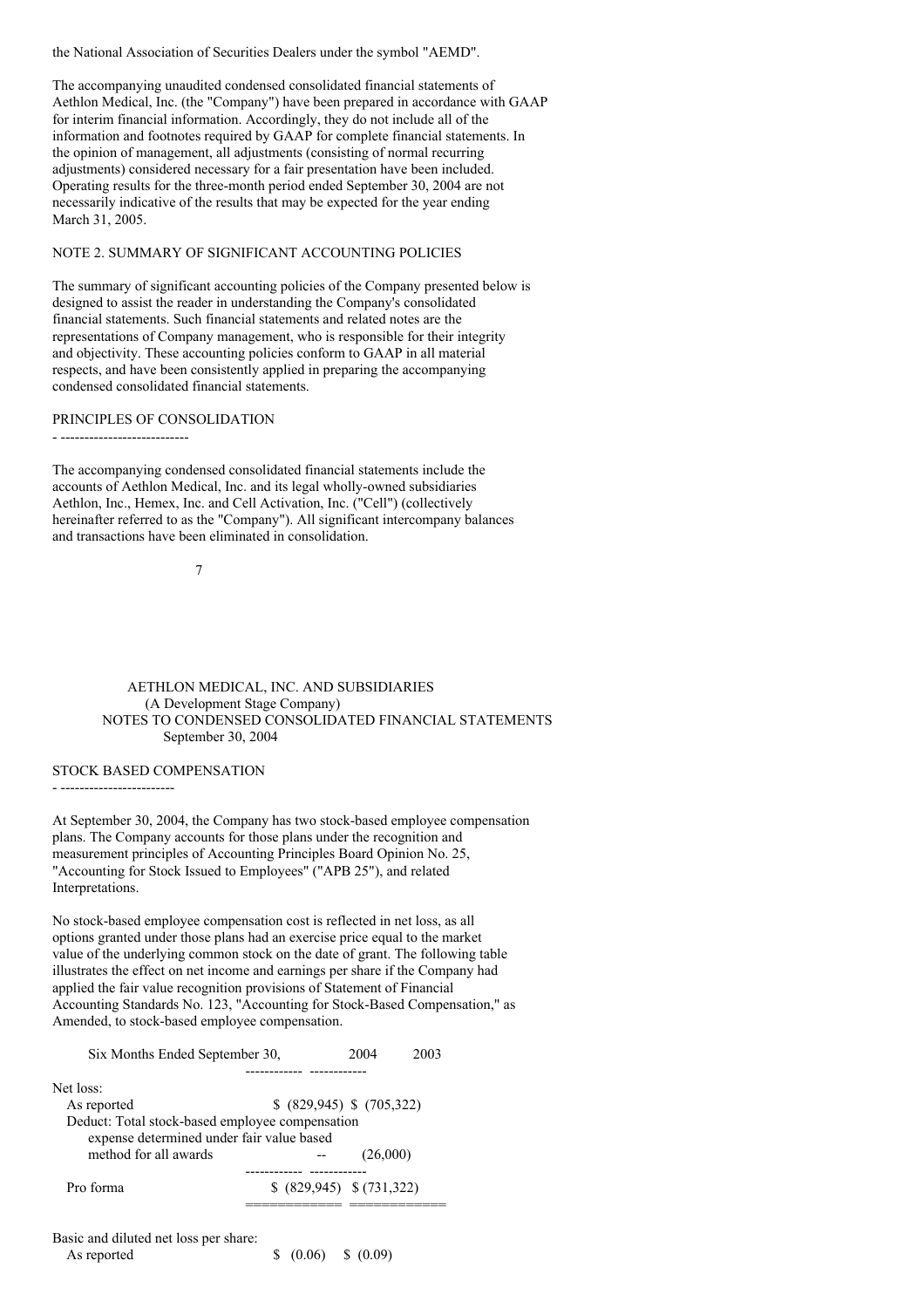### LOSS PER COMMON SHARE

- ---------------------

Loss per common share is based on the weighted average number of shares of common stock and common stock equivalents outstanding during the year in accordance with Statement of Financial Accounting Standards No. 128, "Earnings per Share."

Securities that could potentially dilute basic loss per share (prior to their conversion, exercise or redemption) were not included in the diluted-loss-per-share computation because their effect is anti-dilutive.

# CRITICAL ACCOUNTING POLICIES

The preparation of financial statements and related disclosures in conformity with accounting principles generally accepted in the United States of America requires us to make judgments, assumptions and estimates that affect the amounts reported in the consolidated financial statements and the accompanying notes. The amounts of assets and liabilities reported on our balance sheet and the amounts of revenues and expenses reported for each of our fiscal periods are affected by estimates and assumptions, which are used for, but not limited to, the accounting for the issuance of various equity instruments and convertible notes payable. Actual results could differ from these estimates. The following critical accounting policies are significantly affected by judgments, assumptions and estimates used in the preparation of the consolidated financial statements:

8

#### ACCOUNTING FOR TRANSACTIONS INVOLVING STOCK COMPENSATION

Financial Accounting Standards Board ("FASB") Interpretation No. 44 ("FIN 44"), "ACCOUNTING FOR CERTAIN TRANSACTIONS INVOLVING STOCK COMPENSATION, AN INTERPRETATION OF APB 25" clarifies the application of APB 25 for (a) the definition of employee for purposes of applying APB 25, (b) the criteria for determining whether a plan qualifies as a noncompensatory plan, (c) the accounting consequence for various modifications to the terms of a previously fixed stock option or award, and (d) the accounting for an exchange of stock compensation awards in a business combination.

Under Accounting Principles Board Opinion No. 25, "ACCOUNTING FOR STOCK ISSUED TO EMPLOYEES," compensation expense is the excess, if any, of the estimated fair value of the stock at the grant date or other measurement date over the amount an employee must pay to acquire the stock. Compensation expense, if any, is recognized over the applicable service period, which is usually the vesting period.

Statement of Financial Accounting Standards ("SFAS") 123, "ACCOUNTING FOR STOCK-BASED COMPENSATION," if fully adopted, changes the method of accounting for employee stock-based compensation plans to the fair value based method. For stock options and warrants, fair value is estimated using an option pricing model that takes into account the stock price at the grant date, the exercise price, the expected life of the option or warrant, stock volatility and the annual rate of quarterly dividends. Compensation expense, if any, is recognized over the applicable service period, which is usually the vesting period. The adoption of the accounting methodology of SFAS 123 is optional and we have elected to continue accounting for stock-based compensation issued to employees using APB 25; however, pro forma disclosures, as we adopted the cost recognition requirement under SFAS 123, are required to be presented.

SFAS 148, "ACCOUNTING FOR STOCK-BASED COMPENSATION - TRANSITION AND DISCLOSURE, AN AMENDMENT OF FASB STATEMENT NO. 123," provides alternative methods of transition for a voluntary change to the fair value based method of accounting for stock-based employee compensation. In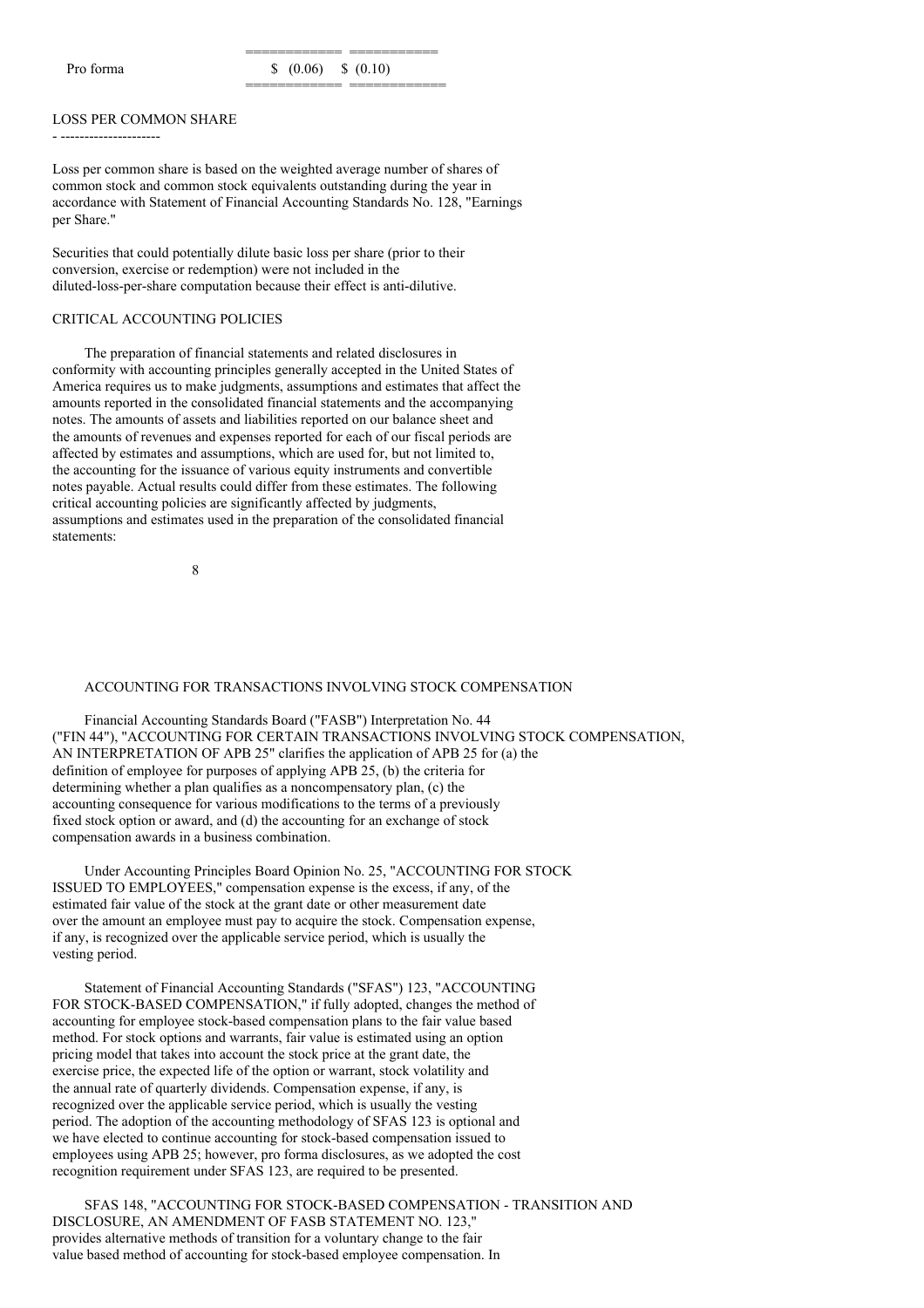addition, this Statement amends the disclosure requirements of SFAS 123 to require prominent disclosures in both annual and interim financial statements about the method of accounting for stock-based employee compensation and the effect of the method used on reported results.

# STOCK PURCHASE WARRANTS ISSUED WITH NOTES PAYABLE

We granted warrants in connection with the issuance of certain notes payable. Under Accounting Principles Board Opinion No. 14, "ACCOUNTING FOR CONVERTIBLE DEBT AND DEBT ISSUED WITH STOCK PURCHASE WARRANTS," the relative estimated fair value of such warrants represents a discount from the face amount of the notes payable.

# BENEFICIAL CONVERSION FEATURE OF CONVERTIBLE NOTES PAYABLE

The convertible feature of certain notes payable provides for a rate of conversion that is below market value. Such feature is normally characterized as a "beneficial conversion feature" ("BCF"). Pursuant to Emerging Issues Task Force Issue No. 98-5 ("EITF Issue No. 98-5"), "ACCOUNTING FOR CONVERTIBLE SECURITIES WITH BENEFICIAL CONVERSION FEATURES OR CONTINGENTLY ADJUSTABLE CONVERSION RATIO" and Emerging Issues Task Force Issue No. 00-27, "APPLICATION OF EITF ISSUE NO. 98-5 TO CERTAIN CONVERTIBLE INSTRUMENTS," the estimated fair value of the BCF is recorded in the consolidated financial statements as a discount from the face amount of the notes. Such discounts are amortized to interest expense over the term of the notes.

 $\overline{Q}$ 

# IMPAIRMENT OR DISPOSAL OF LONG-LIVED ASSETS

SFAS 144, "ACCOUNTING FOR THE IMPAIRMENT OF LONG-LIVED ASSETS AND FOR LONG-LIVED ASSETS TO BE DISPOSED OF" addresses financial accounting and reporting for the impairment or disposal of long-lived assets. SFAS 144 requires that long-lived assets be reviewed for impairment whenever events or changes in circumstances indicate that their carrying amounts may not be recoverable. If the cost basis of a long-lived asset is greater than the projected future undiscounted net cash flows from such asset (excluding interest), an impairment loss is recognized. Impairment losses are calculated as the difference between the cost basis of an asset and its estimated fair value. SFAS 144 also requires companies to separately report discontinued operations and extends that reporting requirement to a component of an entity that either has been disposed of (by sale, abandonment or in a distribution to owners) or is classified as held for sale. Assets to be disposed of are reported at the lower of the carrying amount or the estimated fair value less costs to sell. Management believes that no impairment exists at September 30, 2004.

#### INCOME TAXES

Under SFAS 109, "ACCOUNTING FOR INCOME TAXES," deferred tax assets and liabilities are recognized for the future tax consequences attributable to the difference between the consolidated financial statements and their respective tax basis. Deferred income taxes reflect the net tax effects of (a) temporary differences between the carrying amounts of assets and liabilities for financial reporting purposes and the amounts reported for income tax purposes, and (b) tax credit carryforwards. The Company records a valuation allowance for deferred tax assets when, based on management's best estimate of taxable income (if any) in the foreseeable future, it is more likely than not that some portion of the deferred tax assets may not be realized.

# OFF-BALANCE SHEET ARRANGEMENTS

We have not entered into any off-balance sheet arrangements that have or are reasonably likely to have a current or future effect on our financial condition, changes in financial condition, revenues or expenses, results of operations, liquidity, capital expenditures or capital resources and would be considered material to investors.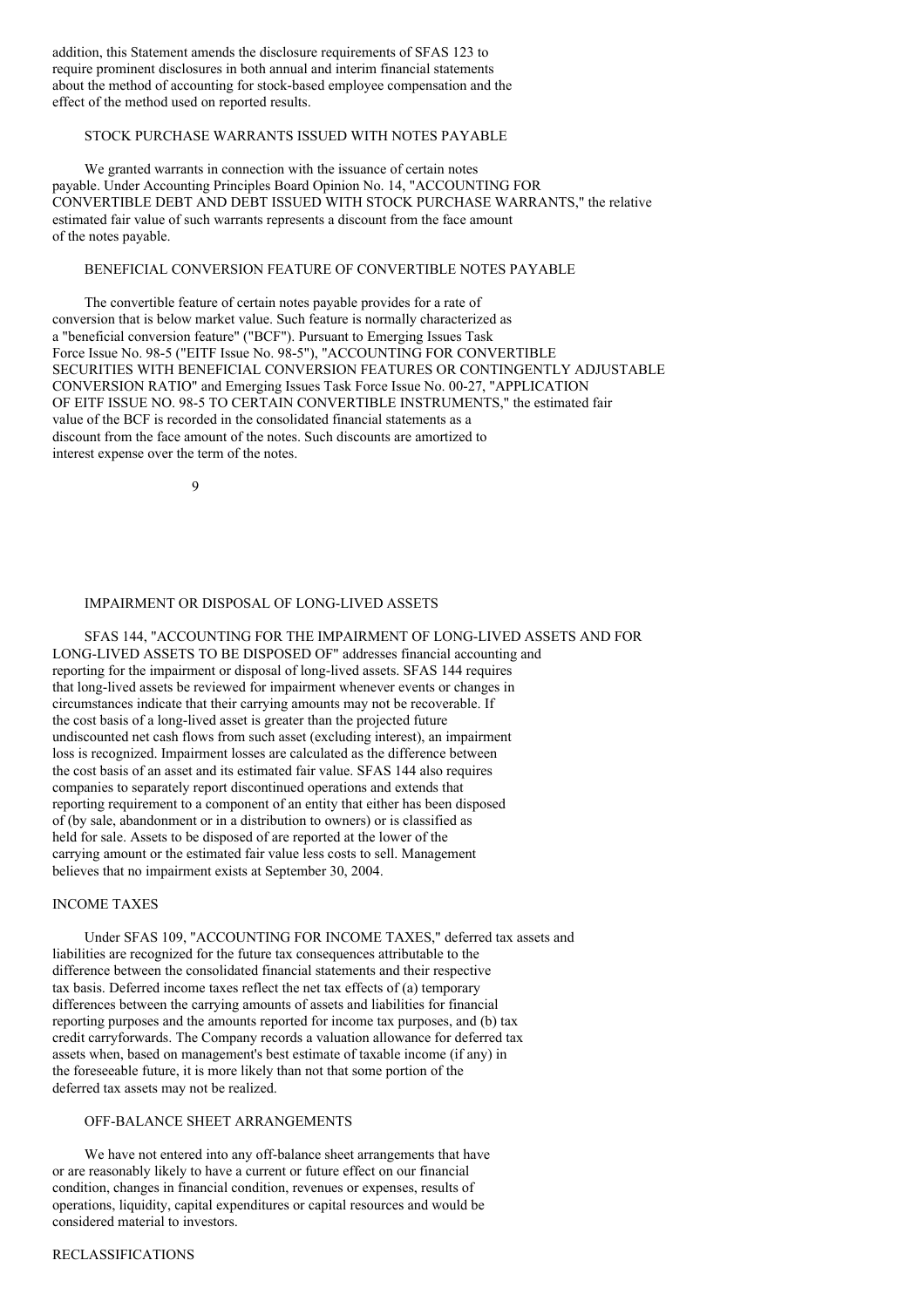# NOTE 3. CONVERTIBLE PROMISSORY NOTES

- -----------------

In July 2004, the Company repaid a \$10,000 10% convertible note, including accrued interest, to an accredited individual investor.

The Company is currently in default on approximately \$477,500 of amounts owed under various notes payable and accrued liabilities. The Company is continually reviewing other financing arrangements to retire all past due notes.

10

# NOTE 4. GOING CONCERN AND LIQUIDITY CONSIDERATIONS

The accompanying condensed consolidated financial statements have been prepared on a going concern basis, which contemplates the realization of assets and the satisfaction of liabilities in the ordinary course of business. The Company has experienced a loss of approximately \$17.9 million for the period from January 31, 1984 (Inception) through September 30, 2004. The Company has not generated significant revenue or any profit from operations since inception. A substantial amount of additional capital will be necessary to advance the development of the Company's products to the point at which they may become commercially viable. Our current plan of operation is to fund our anticipated increased research and development activities and operations for the near future through the \$673,000 private placement of common stock and the common stock purchase agreement with Fusion Capital Fund II, LLC in May 2004, whereby Fusion Capital has committed to purchase up to an additional \$6,000,000 of our common stock over a 30-month period, commencing, at our election, after the Securities and Exchange Commission has declared effective a registration statement covering such shares.

However, no assurance can be given that we will receive any additional funds under our agreement with Fusion Capital. Based on our projections of additional employees for operations and to complete research, development and testing associated with our Hemopurifier(TM) products, we anticipate that these funds will satisfy our cash requirements, including this anticipated increase in operations, in excess of the next twelve months. However, due to market conditions, and to assure availability of funding for operations in the long term, we may arrange for additional funding, subject to acceptable terms, during the next twelve months.

The condensed consolidated financial statements do not include any adjustments relating to the recoverability of assets that might be necessary should the Company be unable to continue as a going concern. The Company's continuation as a going concern is dependent upon its ability to obtain additional financing as may be required, and generate sufficient revenue and operating cash flow to meet its obligations on a timely basis.

# NOTE 5. COMMITMENTS AND CONTINGENCIES

# REGISTRATION RIGHTS AGREEMENTS

- ------------------------------

In June 2004, the Company completed a \$673,000 private placement of common stock with accredited investors, including Fusion Capital Fund II, LLC, a Chicago-based investor. In connection with the private placement, the Company entered into a common stock purchase agreement with Fusion Capital, whereby Fusion Capital has committed to purchase up to an additional \$6,000,000 of the Company's common stock over a 30-month period, commencing, at the Company's election, after the SEC has declared effective a registration statement covering such shares. The funds the Company has received in connection with this financing, together with any additional funds the Company may receive from Fusion Capital under the common stock purchase agreement, will be used to fund the Company's research and development activities and anticipated operations for the future. An Amended registration statement on Form SB-2 was filed with the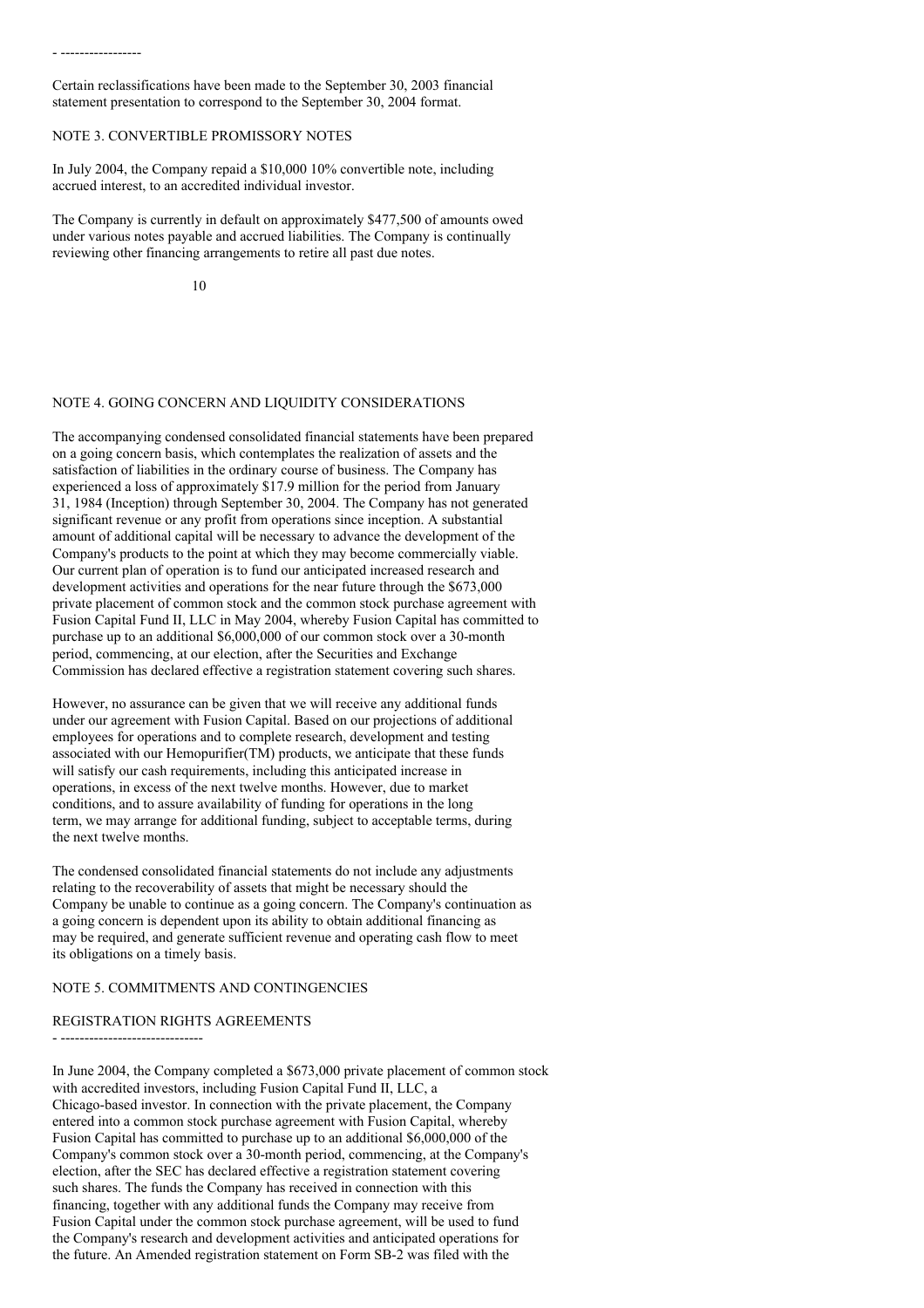SEC on October 28, 2004. The registration statement is currently under review by the SEC, but management estimates that the registration statement should be effective by December 2004.

11

#### NOTE 6. COMMON STOCK and WARRANT TRANSACTIONS

In July 2004, the Company issued 10,715 shares of restricted common stock at \$0.70 per share to an accredited individual for employee placement services in the amount of \$7,500. This transaction was exempt from registration pursuant to Section 4(2) of the Securities Act of 1933.

In July 2004, the Company issued 6,850 shares of restricted common stock at \$0.73 per share to an accredited individual for investor relations services in the amount of \$5,000. This transaction was exempt from registration pursuant to Section 4(2) of the Securities Act of 1933.

In August 2004, the Company issued 46,364 shares of restricted common stock at \$0.55 per share to an

accredited individual for employee placement services in the amount of \$25,500. This transaction was exempt from registration pursuant to Section 4(2) of the Securities Act of 1933.

In August 2004, the Company issued 165,492 and 28,377 shares of restricted common stock at \$0.25 and \$0.45 per share, respectively to our legal counsel for legal services in the amounts of approximately \$41,400 and \$12,800, respectively. This transaction was exempt from registration pursuant to Section 4(2) of the Securities Act of 1933.

In September 2004, we issued 479,513 shares of restricted common stock to LH Financial (Esquire Trade and Finance), an accredited institutional investor, in conjunction with the conversion of \$125,000 in principal amount of notes, plus accrued interest, at \$0.34 per share, in accordance with their convertible note agreement. This transaction was exempt from registration pursuant to Regulation D promulgated under the Securities Act of 1933.

#### NOTE 7. SUBSEQUENT EVENTS

In October 2004, the Company issued two \$40,000 10% one-year notes plus 160,000 warrants to purchase restricted common stock at \$0.50 per share and 88,888 warrants to purchase restricted common stock at \$0.90 per share to two accredited individual investors for cash in the total amount of \$80,000. This transaction was exempt from registration pursuant to Section 4(2) of the Securities Act of 1933.

In October 2004, the Company issued a \$50,000 10% one-year note plus 100,000 warrants to purchase restricted common stock at \$0.50 per share and 55,555 warrants to purchase restricted common stock at \$0.90 per share to an accredited individual investor for cash in the amount of \$50,000. This transaction was exempt from registration pursuant to Section 4(2) of the Securities Act of 1933.

In November 2004, the Company issued 60,000 shares of restricted common stock to an accredited individual investor in connection with the exercise of 60,000 warrants at \$0.25 per share for consideration of a \$15,000 reduction in the principal amount of a 10% one year note. This transaction was exempt from registration pursuant to Section 4(2) of the Securities Act of 1933.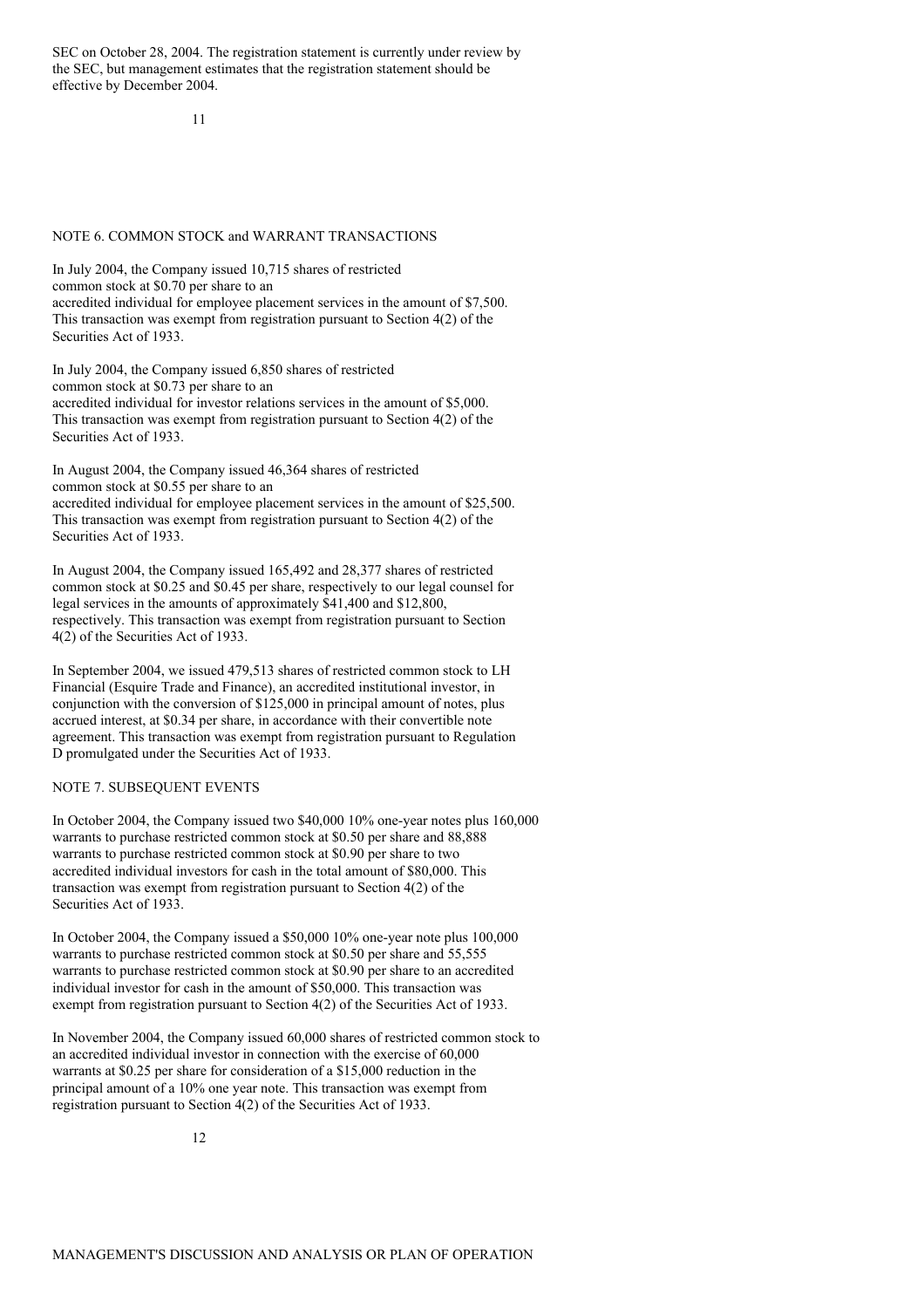The following discussion of our consolidated financial condition and results of operations should be read in conjunction with our consolidated financial statements and their explanatory notes appearing elsewhere in this 10QSB.

Certain statements contained herein that are not related to historical results, including, without limitation, statements regarding the Company's business strategy and objectives, future financial position, expectations about pending litigation and estimated cost savings, are forward-looking statements within the meaning of Section 27A of the Securities Act and Section 21E of the Securities Exchange Act of 1934, as amended (the "Securities Exchange Act") and involve risks and uncertainties. Although we believe that the assumptions on which these forward-looking statements are based are reasonable, there can be no assurance that such assumptions will prove to be accurate and actual results could differ materially from those discussed in the forward-looking statements. Factors that could cause or contribute to such differences include, but are not limited to, regulatory policies, competition from other similar businesses, and market and general economic factors. All forward-looking statements contained in this prospectus are qualified in their entirety by this statement.

# PLAN OF OPERATION

We are a development stage therapeutic device company that has not yet engaged in significant commercial activities. The primary focus of our resources is the advancement of our proprietary Hemopurifier(TM) platform treatment technology, which is designed to rapidly reduce the presence of infectious viruses and toxins in human blood. Our main focus during fiscal year 2004 was to prepare our HIV-Hemopurifier to treat HIV/AIDS, and our HCV-Hemopurifier to treat Hepatitis-C for human clinical trials. We are also working to advance pathogen filtration devices to treat infectious agents that may be used in biological warfare and terrorism. See "NATURE OF BUSINESS AND BASIS OF PRESENTATION" above.

We plan to continue our research and development activities related to our Hemopurifier(TM) platform technology, with particular emphasis on the advancement of our lead product candidates for the treatment of HIV/AIDS. We plan to continue our pre-clinical trials for both our HIV/AIDS Hemopurifier(TM) products as well as for our biodefense Hemopurifier(TM) products. We plan to start small human clinical trials for HIV patients in fiscal year 2005. We also plan to implement a regulatory strategy for the use of our Hemopurifier(TM) for biodefense treatments in fiscal year 2005 pursuant to a recent rule implemented by the FDA for medical countermeasures to weapons of mass destruction. Under this rule, in situations where it is deemed unethical to conduct efficacy studies in humans, a treatment can be reviewed for approval on the basis of efficacy in the most relevant animal species and safety data in humans.

Subject to our financing with Fusion Capital (see "Liquidity and Capital Resources"), we expect to add additional employees in the next twelve months as required to support our increased research and development effort that will include expanding our goal beyond treating infectious diseases HIV/AIDS and Hepatitis-C and new applications to combat infectious agents that may be used in biological warfare and terrorism. This will involve designing Hemopurifier(TM) products that can be rapidly deployed by armed forces as wearable post-exposure treatments on the battlefield, as well as dialysis-based treatments for civilian populations. This will entail developing the new treatment device based on the same proprietary Hemopurifier(TM) filtration technology that is utilized in advancing our HIV/AIDS, and Hepatitis-C treatments. An important part of this will include our cooperative agreement with the National Center for Biodefense at George Mason University to jointly pursue business and funding opportunities within the federal government.

Accordingly, due to this increase in activity during the next twelve months, we anticipate increasing our spending on research and development during the next twelve months. Additionally, associated with our anticipated increase in research and development expenditures, we anticipate purchasing significant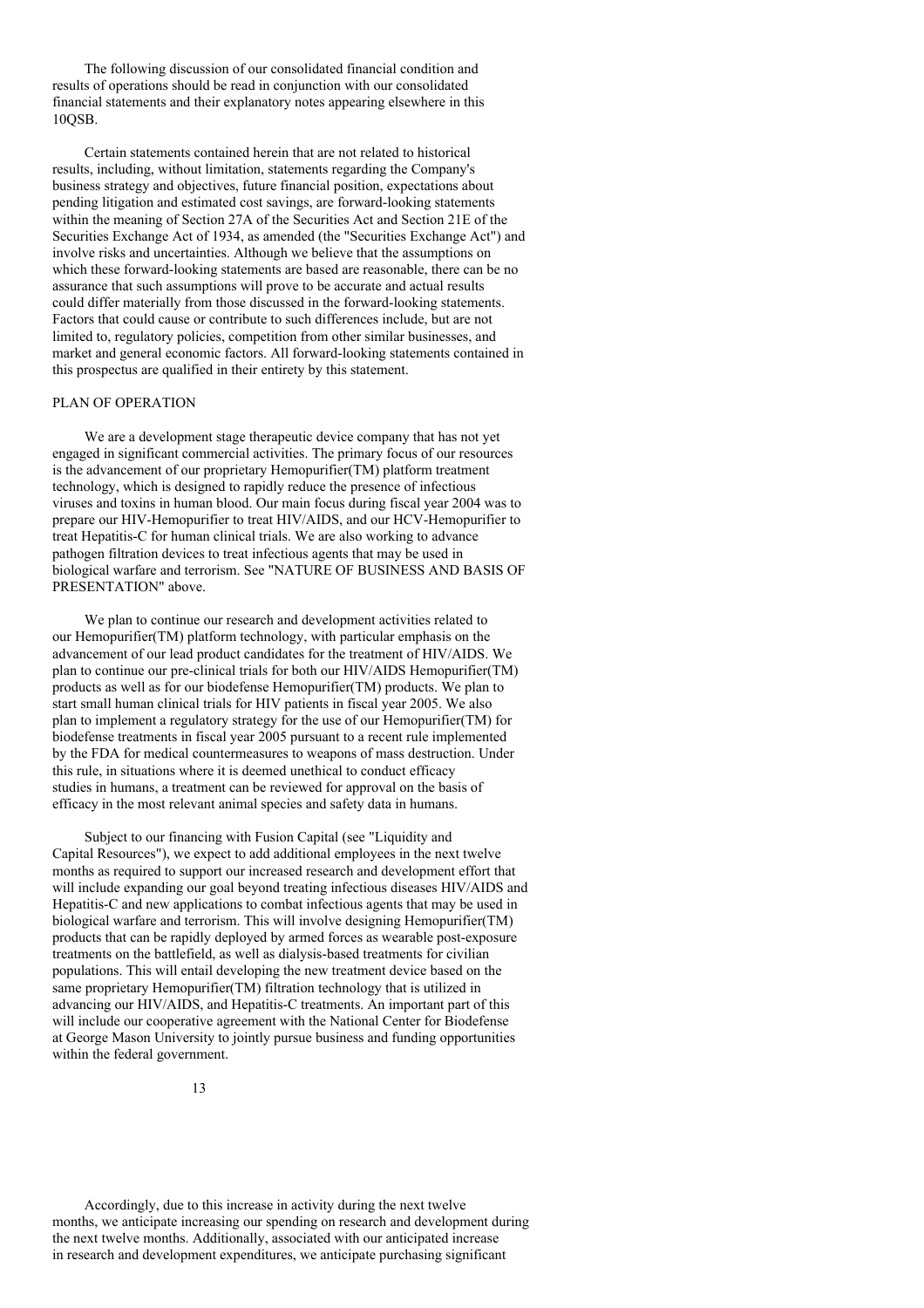amounts of equipment and tenant improvements, during this period to support our laboratory and testing operations.

Our operations to date have consumed substantial capital without generating revenues, and we will continue to require substantial and increasing capital funds to conduct necessary research and development and pre-clinical and clinical testing of our Hemopurifier(TM) products, as well as market any of those products that receive regulatory approval. We do not expect to generate revenue from operations for the foreseeable future, and our ability to meet our cash obligations as they become due and payable is expected to depend for at least the next several years on our ability to sell securities, borrow funds or a combination thereof. Our future capital requirements will depend upon many factors, including progress with pre-clinical testing and clinical trials, the number and breadth of our programs, the time and costs involved in preparing, filing, prosecuting, maintaining and enforcing patent claims and other proprietary rights, the time and costs involved in obtaining regulatory approvals, competing technological and market developments, as well as our ability to establish collaborative arrangements, effective commercialization, marketing activities and other arrangements. We expect to continue to incur increasing negative cash flows and net losses for the foreseeable future.

# RESULTS OF OPERATIONS

# THREE MONTHS ENDED SEPTEMBER 30, 2004 COMPARED TO THE THREE MONTHS ENDED SEPTEMBER 30, 2003

# Operating Expenses

Consolidated operating expenses were \$561,947 for the three months ended September 30, 2004, versus \$265,136 for the comparable period ended September 30, 2003. This increase of 112% in operating expenses is principally attributable to increased professional fees and payroll and related expenses due to increased legal and accounting expenses associated with increased financing and investor relations activities and increased administrative and laboratory staff.

#### Net Loss

We recorded a consolidated net loss of \$348,605 and \$287,130 for the quarters ended September 30, 2004 and 2003, respectively. The increase in net loss of 21.4% was primarily attributable to increased operating expenses, offset partially by a reversal of approximately \$228,000 in over-accrued interest expense.

Basic and diluted loss per common share were (\$0.03) for the three month period ended September 30, 2004 compared to (\$0.04) for the same period ended September 30, 2003. This reduction in loss per share was primarily attributable to the greater number of common shares outstanding during the three month period ended September 30, 2004, as compared to the three month period ended September 30, 2003, partially offset by the increased net loss for the three month period ended September 30, 2004, as compared to the three month period ended September 30, 2003.

## SIX MONTHS ENDED SEPTEMBER 30, 2004 COMPARED TO THE SIX MONTHS ENDED SEPTEMBER 30, 2003

#### Operating Expenses

Consolidated operating expenses were \$1,020,319 for the six months ended September 30, 2004, versus \$501,827 for the comparable period ended September 30, 2003. This increase of 103% in operating expenses is principally attributable to increased professional fees and payroll and related expenses due to increased legal and accounting expenses associated with increased financing and investor relations activities and increased administrative and laboratory staff.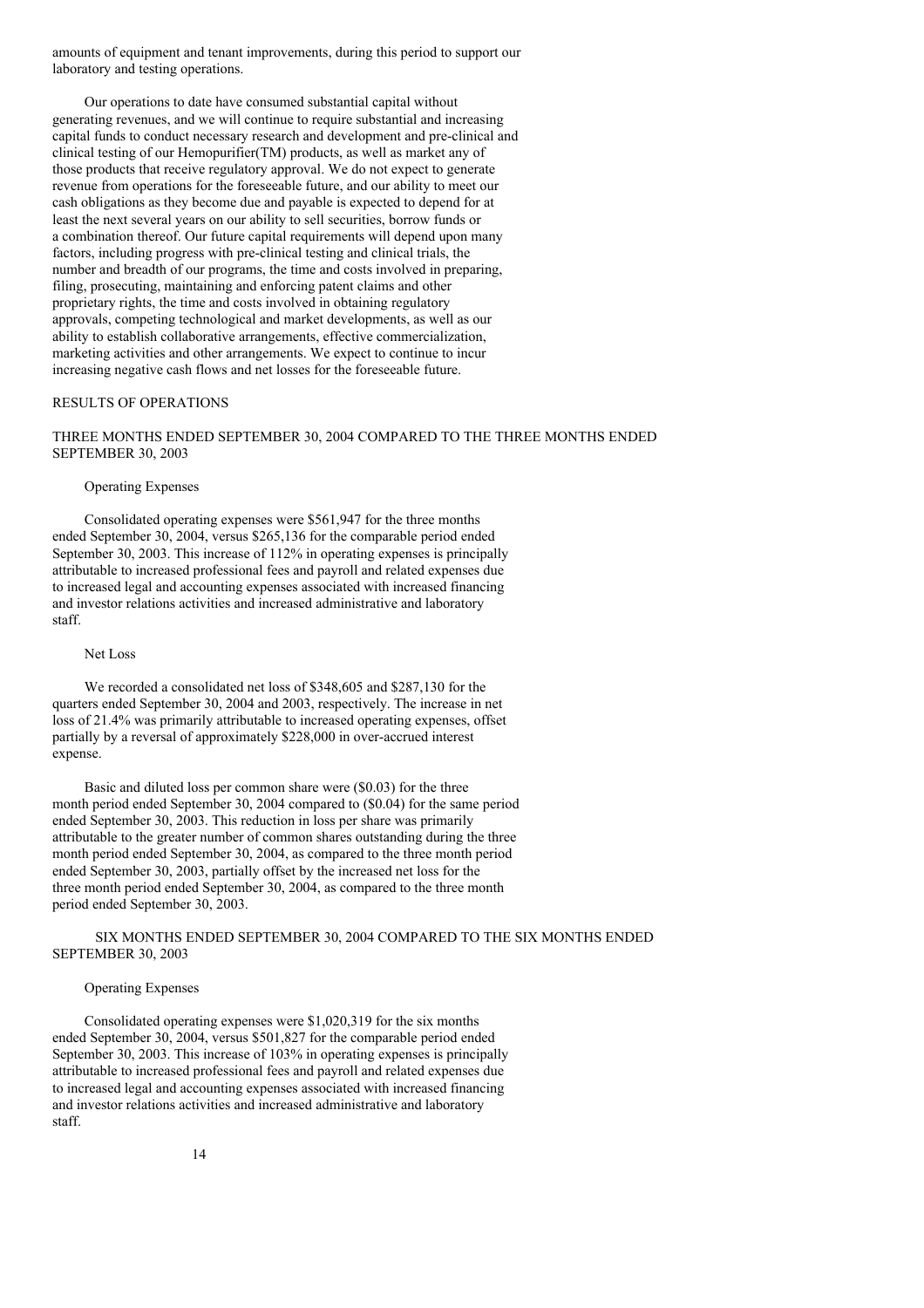#### Net Loss

We recorded a consolidated net loss of \$829,945 and \$705,322 for the six-month periods ended September 30, 2004 and 2003, respectively. The increase in net loss of 17.7% was primarily attributable to increased operating expenses, offset partially by a reversal of approximately \$228,000 in over-accrued interest expense in the quarter ended September 30, 2004.

Basic and diluted loss per common share were (\$0.06) for the six month period ended September 30, 2004 compared to (\$0.09) for the same period ended September 30, 2003. This reduction in loss per share was primarily attributable to the greater number of common shares outstanding during the three month period ended September 30, 2004, as compared to the three month period ended September 30, 2003, partially offset by the increased net loss for the three month period ended September 30, 2004, as compared to the three month period ended September 30, 2003.

# LIQUIDITY AND CAPITAL RESOURCES

Our cash position at September 30, 2004 was \$4,429 compared to \$1,619, at March 31, 2004, representing an increase of \$2,810, due to the substantially complete use of funds for operations in this period from funds received from the private sale of common stock for cash to Fusion Capital and other accredited individual investors in May.

During the six months ended September 30, 2004, operating activities used net cash of \$704,405. We received \$748,000 from the issuance of common stock and repaid convertible notes totaling \$22,500.

During the six month period ended September 30, 2004, net cash used in operating activities primarily consisted of net loss of \$829,945. Net loss was offset principally by depreciation of \$17,623 plus the fair market value of common stock of \$221,143 in payment for services, \$38,369 in interest due to conversion of notes payable less a reduction in accounts payable and other liabilities of \$162,384, primarily attributable to a reversal of approximately \$228,000 in over-accrued interest expense in the quarter ended September 30, 2004, plus net changes in other operating assets and liabilities of \$10,789.

An increase in working capital during the six months in the amount of \$336,855, reduced our negative working capital position to (\$3,592,782) at September 30, 2004 as compared to a negative working capital of (\$3,929,637) at March 31, 2004.

Our current deficit in working capital required us to obtain funds in the short-term to be able to continue in business, and in the longer term to fund research and development on products not yet ready for market.

Our operations to date have consumed substantial capital without generating revenues, and we will continue to require substantial and increasing capital funds to conduct necessary research and development and pre-clinical and clinical testing of our Hemopurifier(TM) products, and to market any of those products that receive regulatory approval. We do not expect to generate revenue from operations for the foreseeable future, and our ability to meet our cash obligations as they become due and payable is expected to depend for at least the next several years on our ability to sell securities, borrow funds or a combination thereof. Our future capital requirements will depend upon many factors, including progress with pre-clinical testing and clinical trials, the number and breadth of our programs, the time and costs involved in preparing, filing, prosecuting, maintaining and enforcing patent claims and other proprietary rights, the time and costs involved in obtaining regulatory approvals, competing technological and market developments, and our ability to establish collaborative arrangements, effective commercialization, marketing activities and other arrangements. We expect to continue to incur increasing negative cash flows and net losses for the foreseeable future.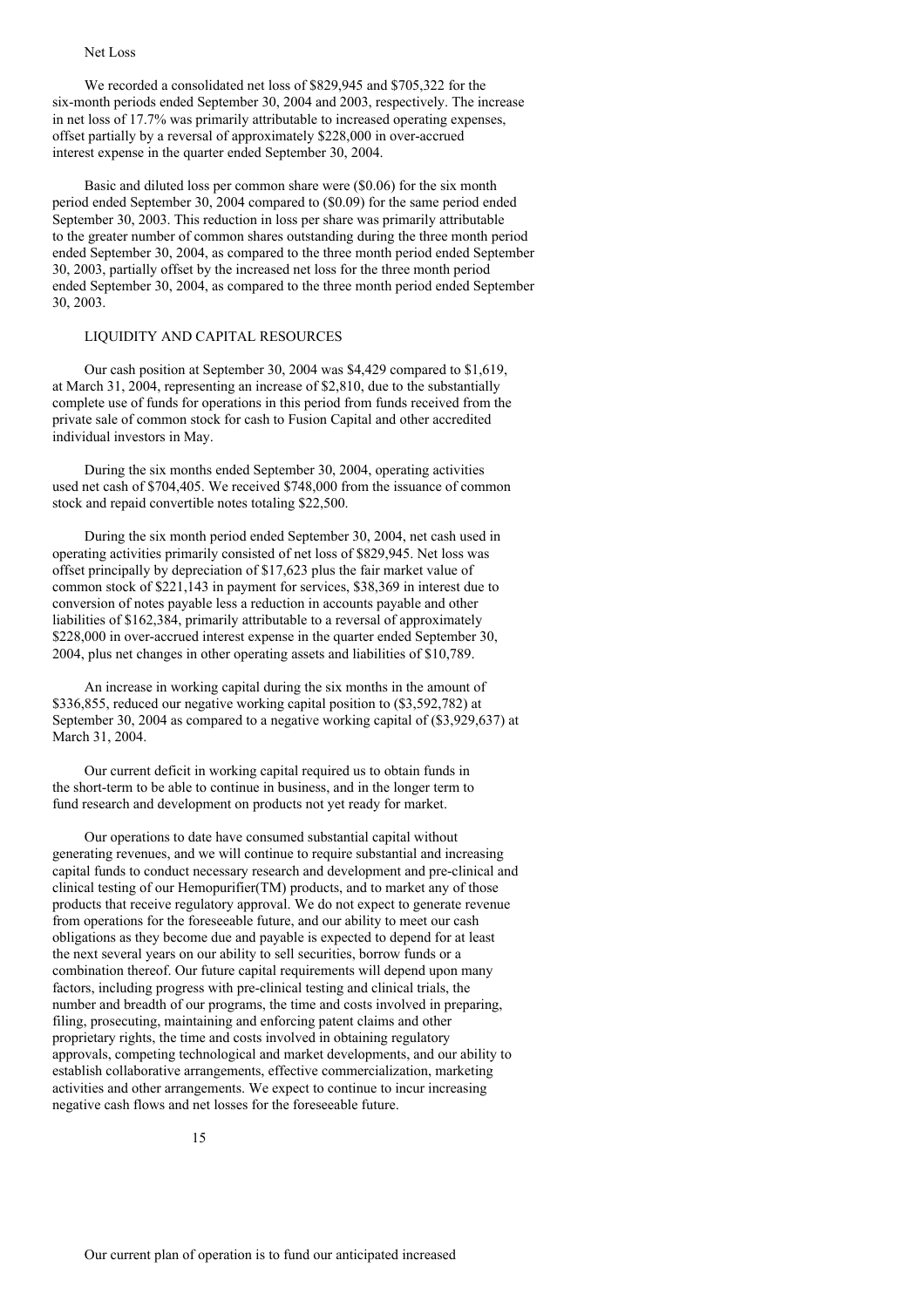research and development activities and operations for the near future through the common stock purchase agreement with Fusion Capital in May 2004, whereby Fusion Capital has committed to buy up to an additional \$6,000,000 of our common stock over a 30-month period, commencing, at our election, after the SEC has declared effective a registration statement covering such shares. However, no assurance can be given that we will receive any additional funds under our agreement with Fusion Capital. Based on our projections of additional employees for operations and to complete research, development and testing associated with our Hemopurifier(TM) products, we anticipate that these funds will satisfy our cash requirements, including this anticipated increase in operations, in excess of the next twelve months. However, due to market conditions, and to assure availability of funding for operations in the long term, we may arrange for additional funding, subject to acceptable terms, during the next twelve months.

Management does not believe that inflation has had or is likely to have any material impact on the Company's limited operations.

At the date of this filing, we do not have plans to purchase significant amounts of equipment or hire significant numbers of employees prior to successfully raising additional capital.

# WHERE YOU CAN FIND MORE INFORMATION

We are subject to the informational requirements of the Securities Exchange Act and must file reports, proxy statements and other information with the SEC. The reports, information statements and other information we file with the Commission can be inspected and copied at the Commission Public Reference Room, 450 Fifth Street, N.W. Washington, D.C. 20549. You may obtain information on the operation of the Public Reference Room by calling the SEC at (800) SEC-0330. The Commission also maintains a Web site (http://www.sec.gov) that contains reports, proxy, and information statements and other information regarding registrants, like us, which file electronically with the Commission. Our headquarters are located at 3030 Bunker Hill Street, Suite 4000, San Diego, CA 92109. Our phone number at that address is (858) 459-7800. Our Web site is maintained at http://www.aethlonmedical.com.

#### ITEM 3. CONTROLS AND PROCEDURES

Under the supervision and with the participation of our management, including our Chief Executive Officer ("CEO") and Chief Financial Officer ("CFO"), we evaluated the effectiveness of the design and operation of our disclosure controls and procedures (as defined in Rule 13a-15(e) and 15d-15(e) of the Securities Exchange Act of 1934) as of the end of the period covered by this report (the "Evaluation Date"). Based upon that evaluation, the CEO and CFO concluded that, as of September 30, 2004, our disclosure controls and procedures were effective in timely alerting them to the material information relating to us (or our consolidated subsidiaries) required to be included in our periodic filings with the SEC.

16

# PART II

#### OTHER INFORMATION

#### ITEM 1. LEGAL PROCEEDINGS

None.

## ITEM 2. UNREGISTERED SALES OF EQUITY SECURITIES AND USE OF PROCEEDS

In July 2004, the Company issued 10,715 shares of restricted common stock at \$0.70 per share to an accredited individual for employee placement services in the amount of \$7,500. This transaction was exempt from registration pursuant to Section 4(2) of the Securities Act of 1933.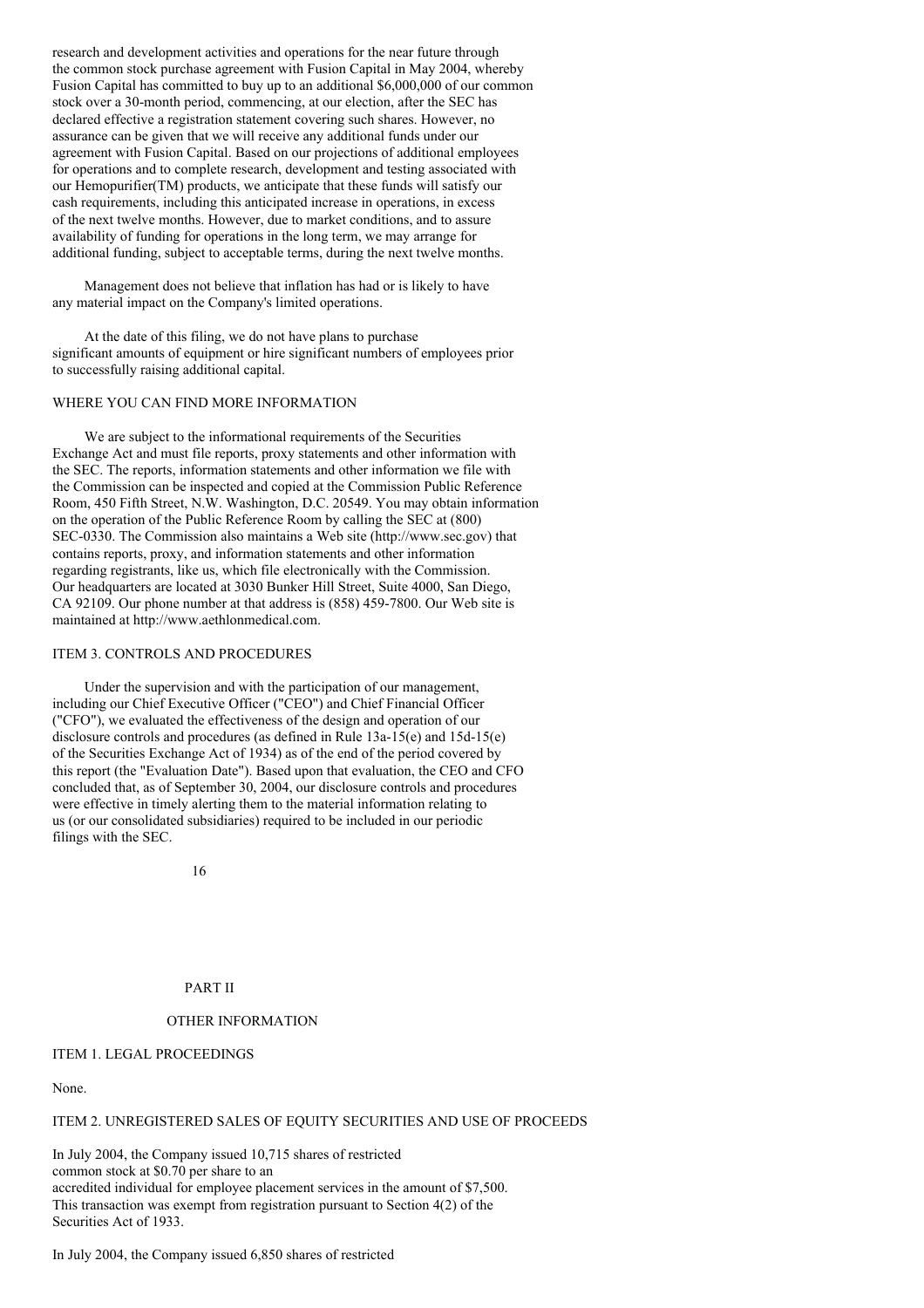common stock at \$0.73 per share to an accredited individual for consulting services on opportunities for our Hemopurifier within the Biodefense marketplacein the amount of \$5,000. This transaction was exempt from registration pursuant to Section 4(2) of the Securities Act of 1933.

In August 2004, the Company issued 46,364 shares of restricted common stock at \$0.55 per share to an

accredited individual for employee placement services in the amount of \$25,500. This transaction was exempt from registration pursuant to Section 4(2) of the Securities Act of 1933.

In August 2004, the Company issued 165,492 and 28,377 shares of restricted common stock at \$0.25 and \$0.45 per share, respectively to our legal counsel for legal services in the amounts of approximately \$41,400 and \$12,800, respectively. This transaction was exempt from registration pursuant to Section 4(2) of the Securities Act of 1933.

In September 2004, we issued 479,513 shares of restricted common stock to LH Financial (Esquire Trade and Finance), an accredited institutional investor, in conjunction with the conversion of \$125,000 in principal amount of notes, plus accrued interest, at \$0.34 per share, in accordance with their convertible note agreement. This transaction was exempt from registration pursuant to Regulation D promulgated under the Securities Act of 1933.

ITEM 3. DEFAULTS UPON SENIOR SECURITIES

As of the date of this report, various promissory and convertible notes payable in the aggregate principal amount of \$477,500 have reached maturity and are past due. The Company is continually reviewing other financing arrangements to retire all past due notes.

ITEM 4. SUBMISSION OF MATTERS TO A VOTE OF SECURITY HOLDERS

None

ITEM 5. OTHER INFORMATION

None

ITEM 6. EXHIBITS (a) Exhibits. The following documents are filed as part of this report:

31.1 Certification of CEO pursuant to Securities Exchange Act rules 13a-15 and 15d-15(c) as adopted pursuant to section 302 of the Sarbanes-Oxley act of 2002.

31.2 Certification of CFO pursuant to Securities Exchange Act rules 13a-15 and 15d-15(c) as adopted pursuant to section 302 of the Sarbanes-Oxley act of 2002.

32.1 Certification of James A. Joyce, Chief Executive Officer pursuant to 18 U.S.C. section 1350, as adopted pursuant to section 906 of the Sarbanes-Oxley act of 2002.

32.2 Certification of Edward C. Hall, Chief Financial Officer (Principal Accounting Officer) pursuant to 18 U.S.C. section 1350, as adopted pursuant to section 906 of the Sarbanes-Oxley act of 2002.

# 17

# SIGNATURES

In accordance with the requirements of the Exchange Act, the registrant caused this report to be signed on its behalf by the undersigned, thereunto duly authorized.

AETHLON MEDICAL, INC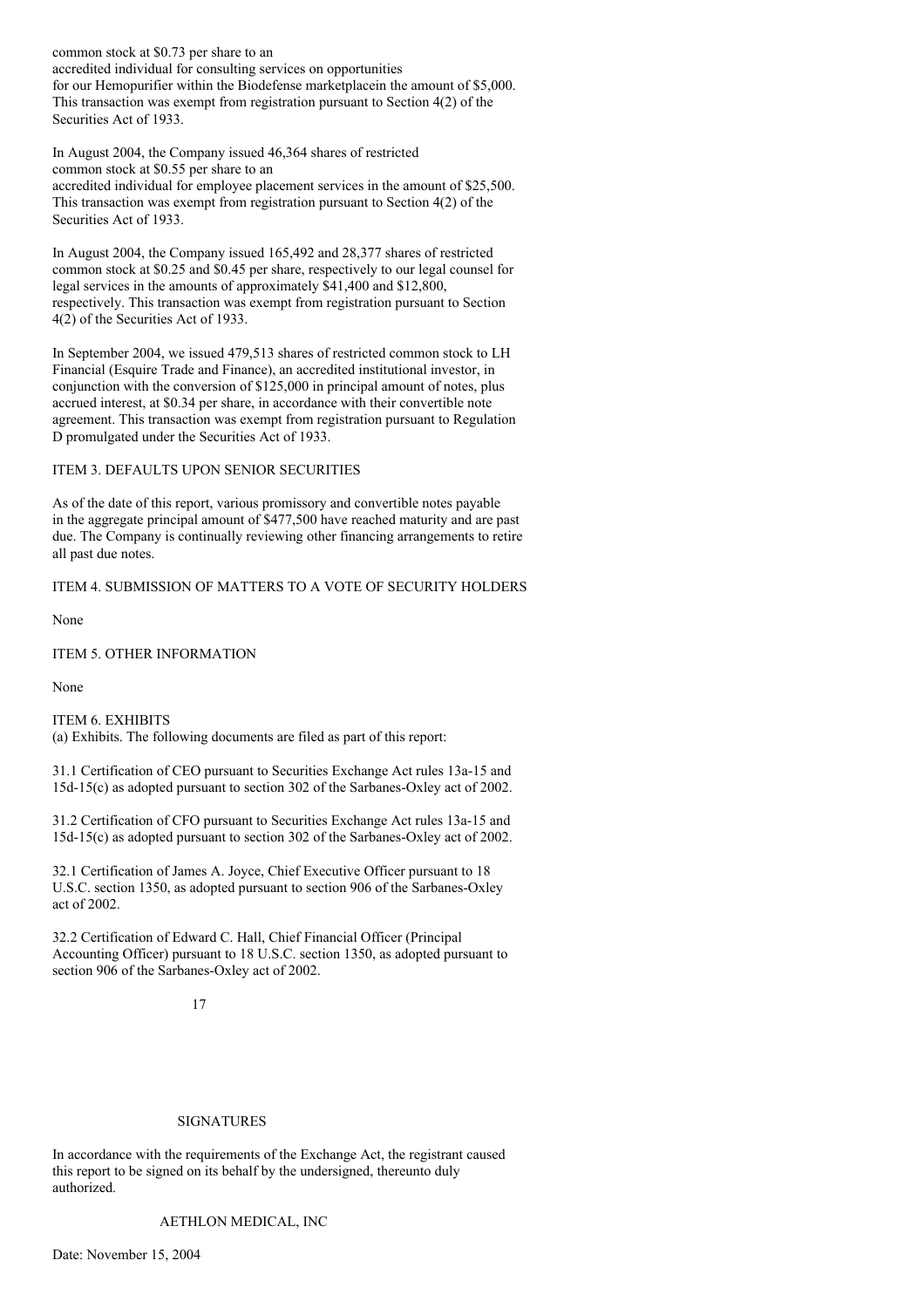BY: /S/ JAMES A. JOYCE BY: /S/ EDWARD C. HALL

--------------------------- --------------------------- JAMES A. JOYCE EDWARD C. HALL CHAIRMAN, PRESIDENT AND CHIEF FINANCIAL OFFICER CHIEF EXECUTIVE OFFICER

# AETHLON MEDICAL, INC.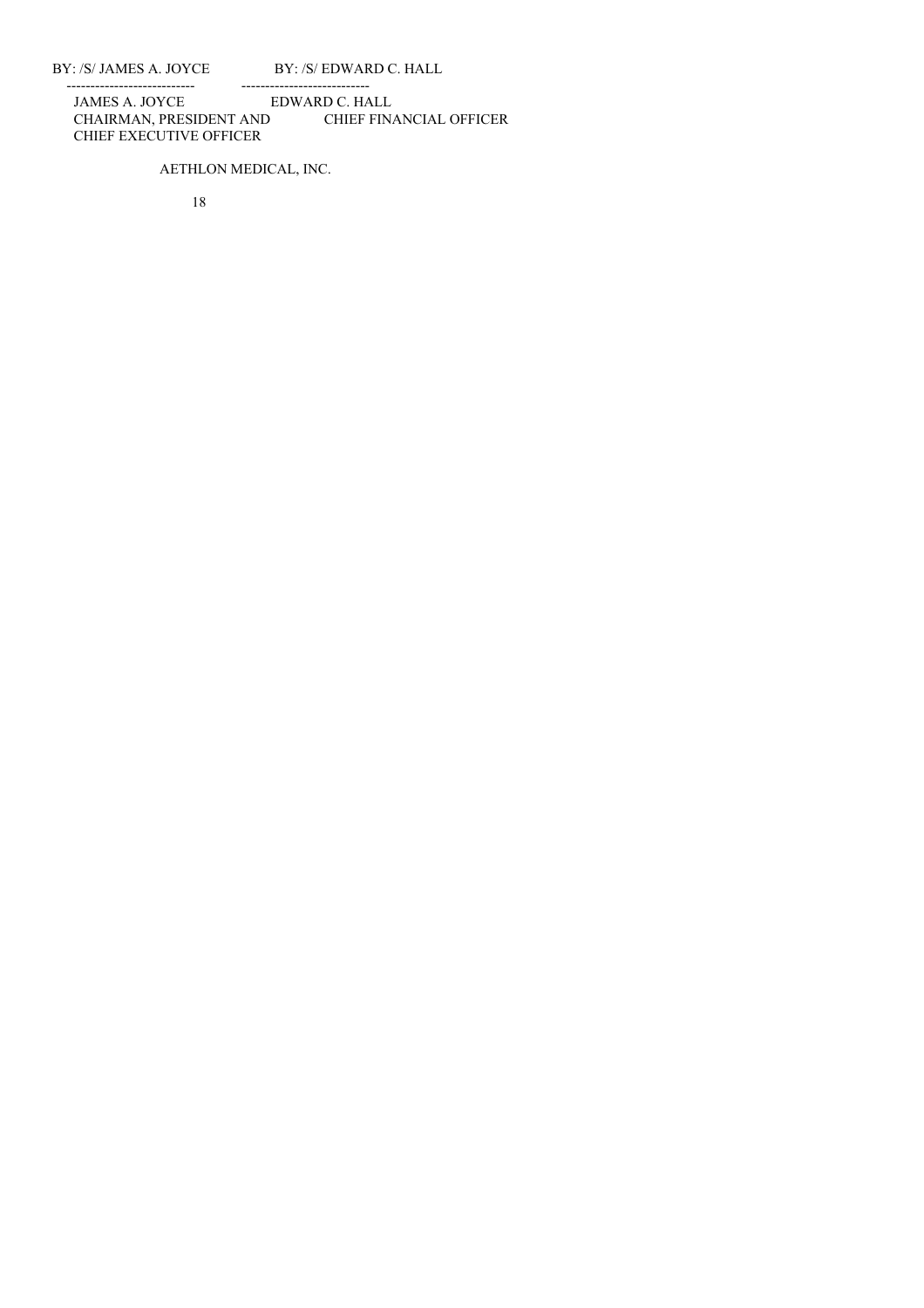# EXHIBIT 31.1

# **CERTIFICATION**

I, James Joyce, certify that:

1. I have reviewed this report on Form 10-QSB of Aethlon Medical, Inc.;

2. Based on my knowledge, this report does not contain any untrue statement of a material fact or omit to state a material fact necessary to make the statements made, in light of the circumstances under which such statements were made, not misleading with respect to the period covered by this report;

3. Based on my knowledge, the financial statements, and other financial information included in this report, fairly present in all material respects the financial condition, results of operations and cash flows of the registrant as of, and for, the periods presented in this report.

4. The registrant's other certifying officers and I are responsible for establishing and maintaining disclosure controls and procedures (as defined in Exchange Act Rules  $13a-15(e)$  and  $15d-15(e)$  for the registrant and have:

a) designed such disclosure controls and procedures, or caused such disclosure controls and procedures to be designed under our supervision, to ensure that material information relating to the registrant, including its consolidated subsidiaries, is made known to us by others within those entities, particularly during the period in which this report is being prepared;

b) evaluated the effectiveness of the registrant's disclosure controls and procedures and presented in this report our conclusions about the effectiveness of the disclosure controls and procedures, as of the end of the period covered by this report based on such evaluation; and

c) disclosed in this report any change in the registrant's internal control over financial reporting that occurred during the registrant's most recent fiscal quarter that has materially affected, or is reasonably likely to materially affect, the registrant's internal control over financial reporting; and

5. The registrant's other certifying officers and I have disclosed, based on our most recent evaluation of internal control over financial reporting, to the registrant's auditors and the audit committee of registrant's board of directors (or persons performing the equivalent functions):

a) all significant deficiencies and material weaknesses in the design or operation of internal control over financial reporting which are reasonably likely to adversely affect the registrant's ability to record, process, summarize and report financial information; and

b) any fraud, whether or not material, that involves management or other employees who have a significant role in the registrant's internal control over financial reporting.

Date: November 15, 2004

/S/ JAMES A. JOYCE --------------------

JAMES A. JOYCE CHIEF EXECUTIVE OFFICER (PRINCIPAL EXECUTIVE OFFICER)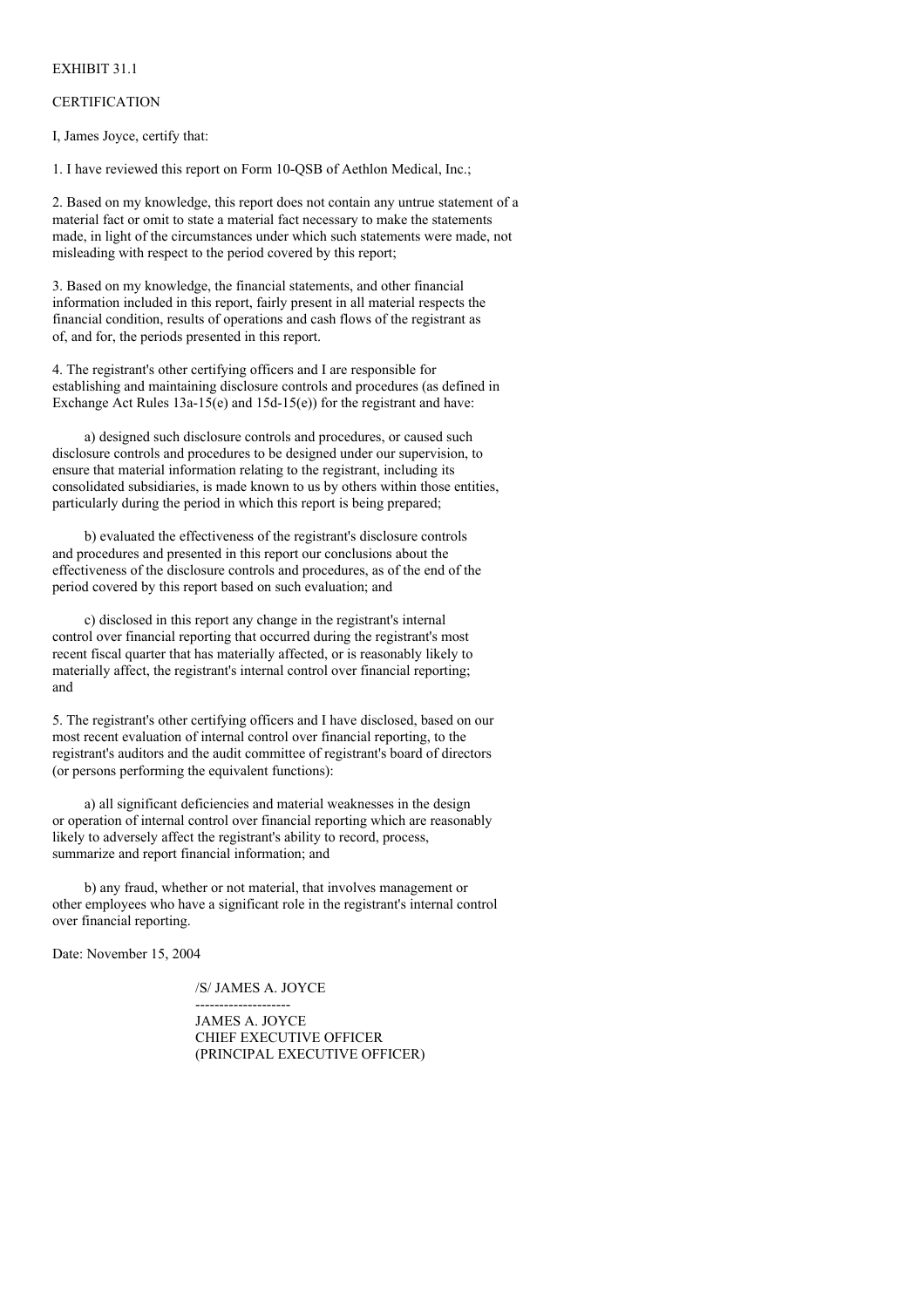# EXHIBIT 31.2

# **CERTIFICATION**

I, Edward C. Hall, certify that:

1. I have reviewed this report on Form 10-QSB of Aethlon Medical, Inc.;

2. Based on my knowledge, this report does not contain any untrue statement of a material fact or omit to state a material fact necessary to make the statements made, in light of the circumstances under which such statements were made, not misleading with respect to the period covered by this report;

3. Based on my knowledge, the financial statements, and other financial information included in this report, fairly present in all material respects the financial condition, results of operations and cash flows of the registrant as of, and for, the periods presented in this report.

4. The registrant's other certifying officers and I are responsible for establishing and maintaining disclosure controls and procedures (as defined in Exchange Act Rules  $13a-15(e)$  and  $15d-15(e)$  for the registrant and have:

a) designed such disclosure controls and procedures, or caused such disclosure controls and procedures to be designed under our supervision, to ensure that material information relating to the registrant, including its consolidated subsidiaries, is made known to us by others within those entities, particularly during the period in which this report is being prepared;

b) evaluated the effectiveness of the registrant's disclosure controls and procedures and presented in this report our conclusions about the effectiveness of the disclosure controls and procedures, as of the end of the period covered by this report based on such evaluation; and

c) disclosed in this report any change in the registrant's internal control over financial reporting that occurred during the registrant's most recent fiscal quarter that has materially affected, or is reasonably likely to materially affect, the registrant's internal control over financial reporting; and;

5. The registrant's other certifying officers and I have disclosed, based on our most recent evaluation of internal control over financial reporting, to the registrant's auditors and the audit committee of registrant's board of directors (or persons performing the equivalent functions):

a) all significant deficiencies and material weaknesses in the design or operation of internal control over financial reporting which are reasonably likely to adversely affect the registrant's ability to record, process, summarize and report financial information; and

b) any fraud, whether or not material, that involves management or other employees who have a significant role in the registrant's internal control over financial reporting.

Date: November 15, 2004

/S/ EDWARD C. HALL

------------------- EDWARD C. HALL CHIEF FINANCIAL OFFICER (PRINCIPAL ACCOUNTING OFFICER)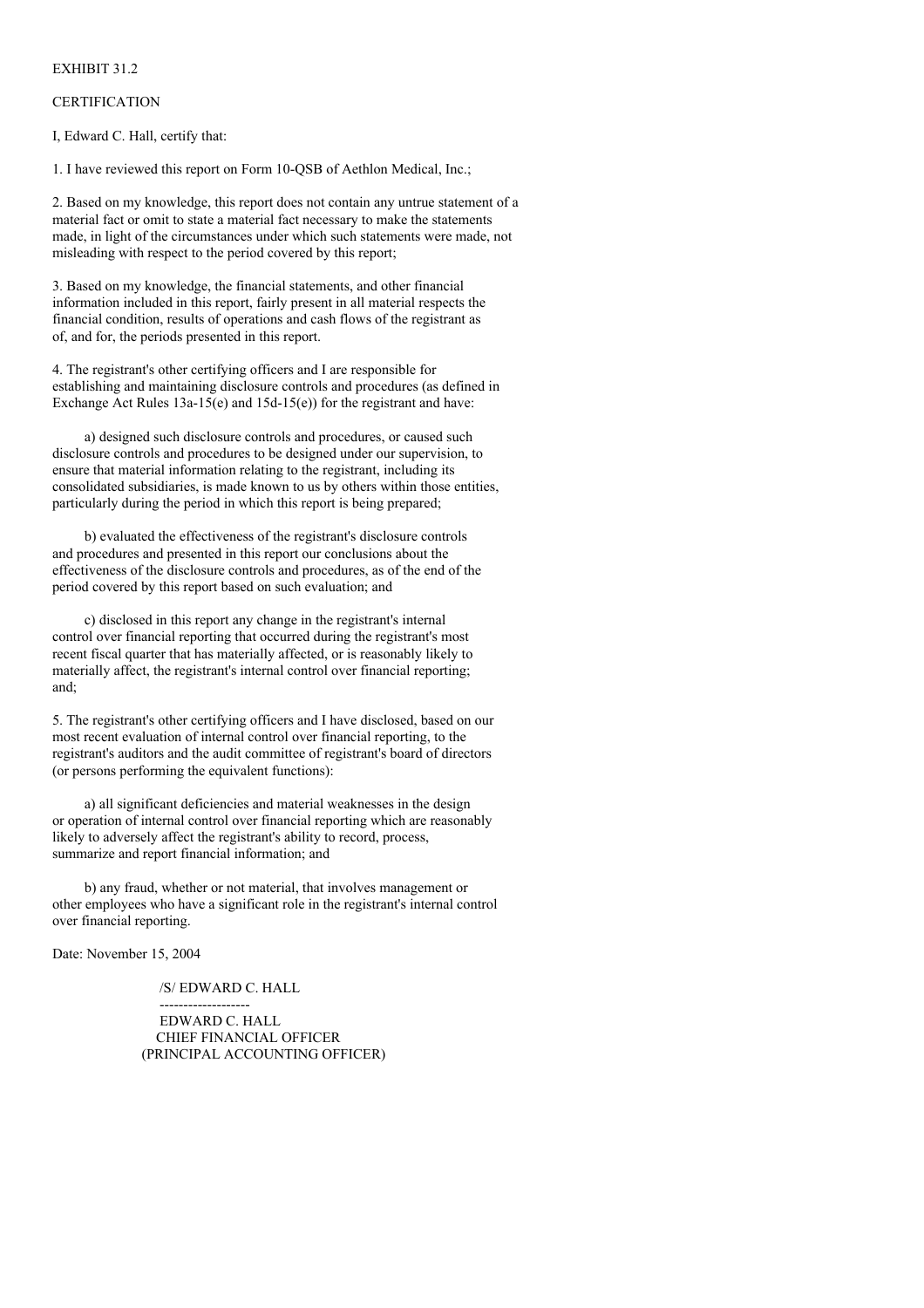# EXHIBIT 32.1

# CERTIFICATION PURSUANT TO 18 U.S.C. SECTION 1350, AS ADOPTED PURSUANT TO SECTION 906 OF THE SARBANES-OXLEY ACT OF 2002

In connection with the Aethlon Medical, Inc. Quarterly Report on Form 10-QSB for the quarter ended September 30, 2004 as filed with the Securities and Exchange Commission on the date hereof, I, James A. Joyce, Chief Executive Officer of the Company, certify, pursuant to 18 U.S.C. Section 1350, as adopted pursuant to Section 906 of the Sarbanes-Oxley Act of 2002, that, to the best of my knowledge:

1. Such quarterly report fully complies with the requirements of Section 13(a) or 15(d) of the Securities Exchange Act of 1934, as amended, and

2. The information contained in such Quarterly Report on Form 10-QSB fairly presents, in all material respects, the financial condition and results of operations of Aethlon Medical, Inc.

Date: November 15, 2004

By: /s/ James A. Joyce James A. Joyce Chief Executive Officer

A signed original of this written statement required by Section 906, or other document authenticating, acknowledging, or otherwise adopting the signature that appears in typed form within the electronic version of this written statement required by Section 906, has been provided to Aethlon Medical, Inc. and will be retained by Aethlon Medical, Inc. and furnished to the Securities and Exchange Commission or its staff upon request.